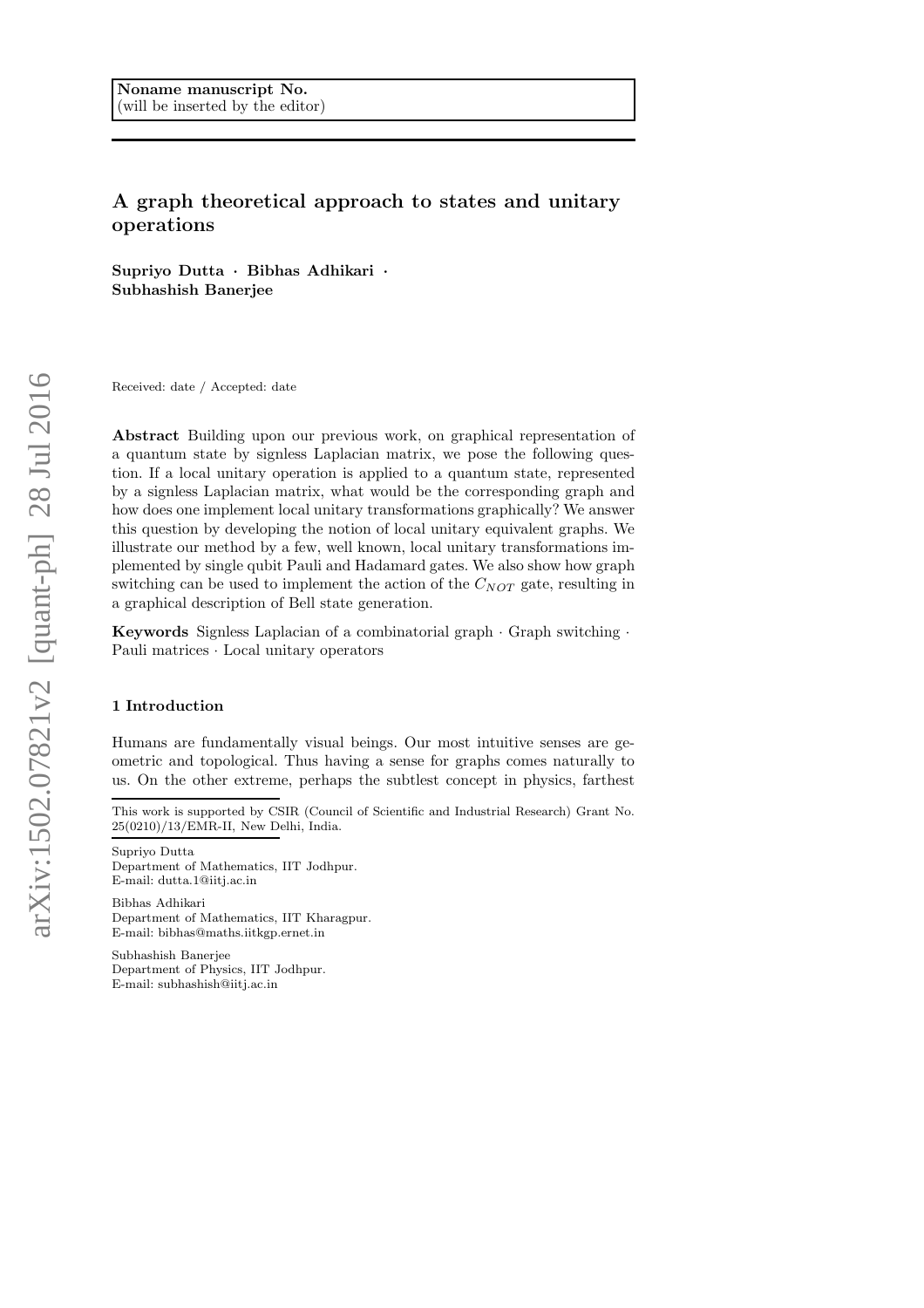removed from our sensory intuition, is the nature of quantum superposition, which asserts that particle properties may lack a definiteness or realism in a profoundly fundamental sense. Thus it is worthwhile asking how we may leverage the lucidity of the graphs to represent quantum states. A graph theoretical approach to quantum mechanics would also help to amalgamate visualization offered by graphs with the well developed mathematical machinery of graph theory. This motivated us to provide a graphical representation of quantum states in [1], where we showed that the concept of a signless Laplacian matrix is more advantageous, for graphical representation of quantum states, than the combinatorial Laplacian matrix.

Here we build upon our previous construction, of representing quantum states by density matrices defined by using signless Laplacian matrices associated with weighted graphs without multiple edges and with/without loops. Our main intention is to establish a proof of principle, and study the graph theoretic transformation associated with the simplest non-trivial operation on  $n$  qubits, namely the local unitary transformation of  $n$  qubits. This would have direct relevance to the field of quantum information  $[2] \dots [10]$  which has been brought to the realms of practical endeavours by mean of spectacular experimental advances, such as in [11], [12].

If G is a weighted graph with/without loops having real edge weights and nonnegative loop weights, the density matrix defined by G is

$$
\rho(G) = \frac{1}{\text{tr}(L(G))}L(G)
$$

where  $L(G)$  is the signless Laplacian matrix associated with the graph G, see [1]. Some of the well known unitary transformations are implemented by the Pauli  $X =$  $\begin{bmatrix} 0 & 1 \\ 1 & 0 \end{bmatrix}$ ,  $Y =$  $\left[0 - i\right]$ i 0 1 and  $Z =$  $\begin{bmatrix} 1 & 0 \end{bmatrix}$  $0 -1$ 1 operators or their combination  $H = \frac{X+Z}{\sqrt{2}}$  $\frac{2}{2}$ , the Hadamard operator. These operations are also synonymous with the corresponding single-qubit logic gates. Another well known two-qubit operation is realized by the so called  $C_{NOT}$  gate, which together with suitable combinations of single-qubit gates can be shown to be adequate for universal quantum computation [13].

In this paper, we restrict our attention to weighted undirected graphs of order  $2^n$  for any natural number n. We introduce new graph theoretic operations or switching methods for weighted graphs by using quantum logic gates (for example, Pauli matrices) on single qubits which produce cospectral and signless Laplacian cospectral weighted undirected graphs. By (signless Laplacian) cospectral we imply two graphs with equal multi-set of eigenvalues of the corresponding (signless Laplacian) adjacency matrices.

Given a graph G of order  $2^n$  we generate new graphs  $G^{U_k}$  by applying switching methods on G such that  $\rho(G^{U_k}) = U_k \rho(G) U_k^{\dagger}$  for some unitary matrix  $U_k$  of the form

$$
U_k = U^{(1)} \otimes \ldots \otimes U^{(k-1)} \otimes U \otimes U^{(k+1)} \otimes \ldots \otimes U^{(n)} \tag{1}
$$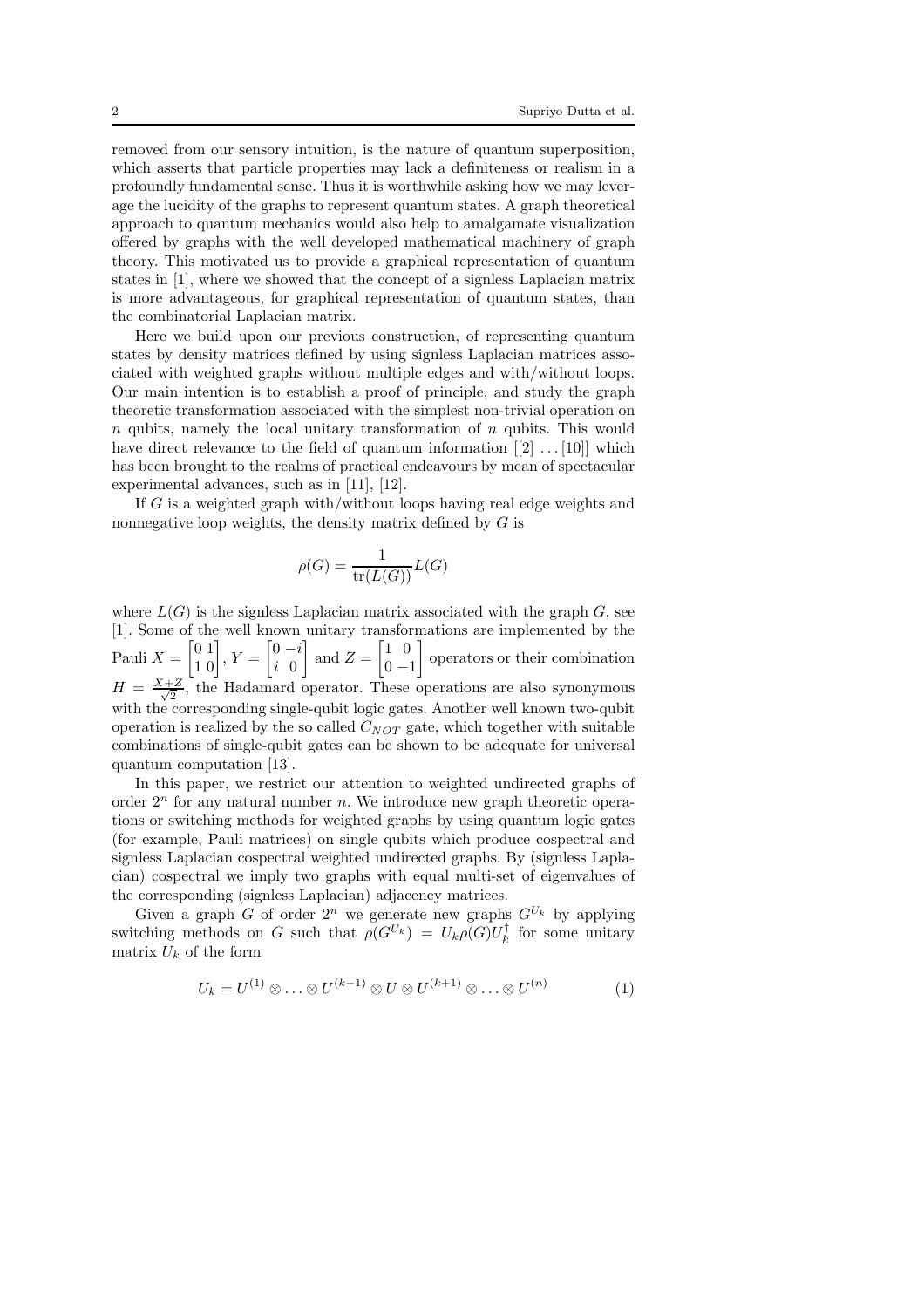where  $U \in \{X, Y, Z, H\}$  and  $U^{(j)} = I_2$  the identity matrix of order 2 when  $j \neq k$ , and  $k = 1, 2, \ldots, n$ .

It is evident that the unitary matrix  $U_k$  of order  $2^n$  given in (1) is a local unitary transformation acting on the Hilbert space  $\mathbb{C}^{2^{\otimes n}} \equiv \mathcal{H}_1 \otimes \mathcal{H}_2 \otimes \ldots \otimes \mathcal{H}_n$ where  $\mathcal{H}_j = \mathbb{C}^2$  for  $j = 1, 2, ..., n$ . Thus, we show that local unitary operations defined in (1) when applied on density matrix of a n-qubit quantum state  $\rho(G)$ obtained by signless Laplacian matrix associated with a weighted graph  $G$ , can be realized by suitable graph switchings of the graph  $G$ . We call the switching equivalent graphs  $G$  and  $G^{U_k}$  the local unitary equivalent graphs.

The plan of the paper is as follows. In Section 2 we briefly review the connection between the concepts of graphs, quantum states, graph switching and local unitary operations. Next, we introduce graph switching methods which can realize local unitary operations applied to a density matrix associated with graphs. Thus we provide switching methods to generate cospectral and signless Laplacian cospectral weighted undirected graphs. CNOT gates are two qubit gates that, along with the single qubit Hadamard gate, are used to generate the two qubit maximally entangled Bell states. In Section 5 we show how the graph switching techniques can be used to implement the action of a CNOT gate, resulting in the graphical description of Bell state generation. We then make our conclusions.

### 2 Some Preliminaries

A graph  $G = (V(G), E(G))$  is a combination of vertex set  $V(G)$  and edge set  $E(G)$ . G is weighted if there is a weight function  $w : E(G) \to \mathbb{R}, w(i,j) = w_{i,j}$ . Adjacency matrix of G is  $A(G) = (a_{i,j})$ , where,

$$
a_{i,j} = \begin{cases} w_{i,j} & \text{if } (i,j) \in E(G) \\ 0 & \text{if } (i,j) \notin E(G) \end{cases}.
$$

Adjacency matrix represents connections between different vertices in a graph. Degree of vertex *i* is  $d_i = \sum_j |a_{i,j}|$ , and is indicative of the role played by the vertex *i* in the graph *G*. Degree matrix of *G* is  $D(G) = diag{d_i : i =$ 1, 2, ... }. Originally, combinatorial Laplacian  $\mathcal{L} = D(G) - A(G)$  was used for representing density matrices corresponding to quantum states [14,15].

In [1], density matrices were constructed using signless and signed Laplacians. Here, our constructions are made using the signless Laplacian. In [16], it was shown that the signless Laplacian is most convenient for use in the study of the properties of graphs compared to any other matrix associated with a graph (generalized adjacency matrices). In [17], the authors have obtained an ensemble of density matrices as the normalized version of the signless Laplacian matrices which arise from a uniform mixture of unsigned edge-states in a simple graph.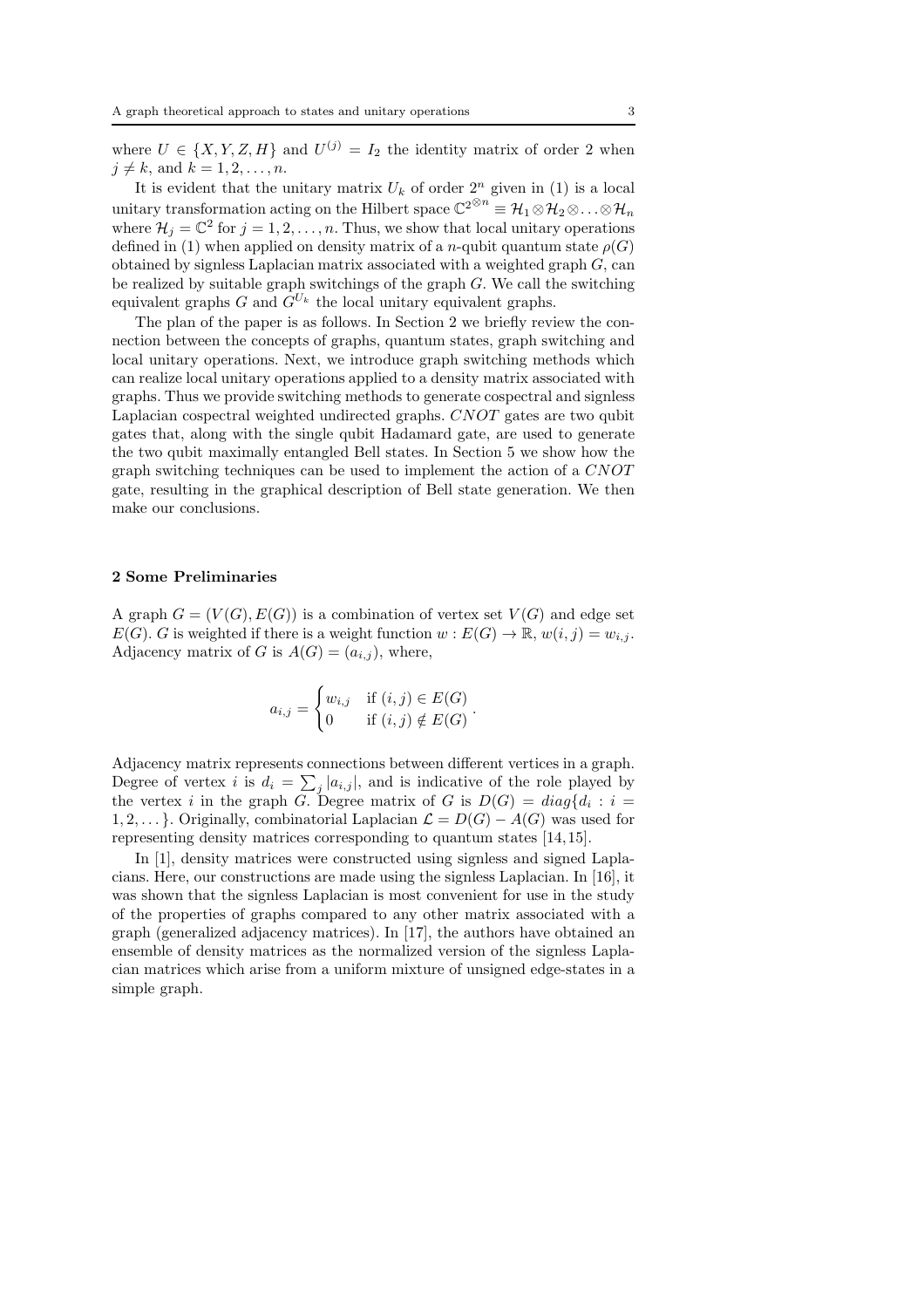For a weighted undirected graph  $G$  without multiple edges, with/without loops having real edge weights and nonnegative loop weights, the density matrix associated with  $G = (V(G), E(G))$  is given by

$$
\rho(G) = \frac{1}{\text{tr}(L(G))} L(G), L(G) = D(G) + A(G)
$$
\n(2)

The matrix  $L(G)$  of order  $|V(G)|$  is called the signless Laplacian matrix associated with G [1]. To normalize the state associated with  $L(G)$ , we divide it by its trace. If G has no loop, then  $trace(D(G)) = trace(L(G))$ . But here, trace(D(G))  $\neq$  trace(L(G)) as graphs with weighted loops are considered. Hence,  $\rho(G)$  is a Hermitian positive semi-definite matrix of trace 1 and hence represents the density matrix of a quantum state in  $\mathbb{C}^{|V(G)|}$ . The graph G is called a graph representation of  $\rho(G)$ . As an example consider  $\rho_0 = |0\rangle \langle 0| =$  $\begin{bmatrix} 1 & 0 \\ 0 & 0 \end{bmatrix}$  and  $\rho_1 = |1\rangle \langle 1| =$  $\begin{bmatrix} 0 & 0 \\ 0 & 1 \end{bmatrix}$ . Graphs corresponding to  $\rho_0$  and  $\rho_1$  are

$$
\frac{1}{2}\bigodot \bullet_0 \qquad \bullet_1,
$$

and

$$
\bullet_0 \qquad \bullet_1 \bigcirc \frac{1}{2} \ ,
$$

respectively. These graphs do not have any edge but have a loop of weight  $\frac{1}{2}$ .

- The following observations can be proved by using arguments similar to those in [1].
- $-$  The density matrix defined by an undirected weighted graph  $G$  without loops of order  $n$  represents a pure state if and only if  $G$  is isomorphic to  $K_2 = K_2 \sqcup i_1 \sqcup \ldots \sqcup i_{n-2}$ , where  $K_2$  is the complete graph of order 2 (a graph with two vertices and one weighted edge).
- $-$  The density matrix defined by an undirected weighted graph  $G$  with nonnegative weighted loops of order  $n$  represents a pure state if and only if  $G$ is isomorphic to  $\ddot{O}_1 = O_1 \sqcup i_1 \sqcup i_2 \ldots \sqcup i_{n-1}$ , where  $O_1$  denotes a graph having one node with self-loop.

As an example consider the graph in the figure below representing a well known two qubit pure quantum state  $\frac{1}{\sqrt{2}}$  $\frac{1}{2}(|01\rangle + |10\rangle)$  [1], the Bell state.

$$
\bullet_0 \qquad \quad \bullet_1 \stackrel{1}{-\!\!\!-\!\!\!-\!\!\!-\!\!\!-\!\!\!\longrightarrow} \bullet_2 \qquad \quad \bullet_3 \;.
$$

A single qubit mixed state  $a |0\rangle\langle 0| + b |1\rangle\langle 1|$ ,  $a + b = 1$  can be represented by

$$
\frac{a}{2}\bigodot \bullet_0 \qquad \bullet_1 \bigodot \frac{b}{2} .
$$

Thus, the density matrix which represents an  $n$ -qubit multipartite quantum state defined by signless Laplacian matrix associated with an undirected weighted graph  $G$  of order  $2^n$  with/without loops is a pure state if and only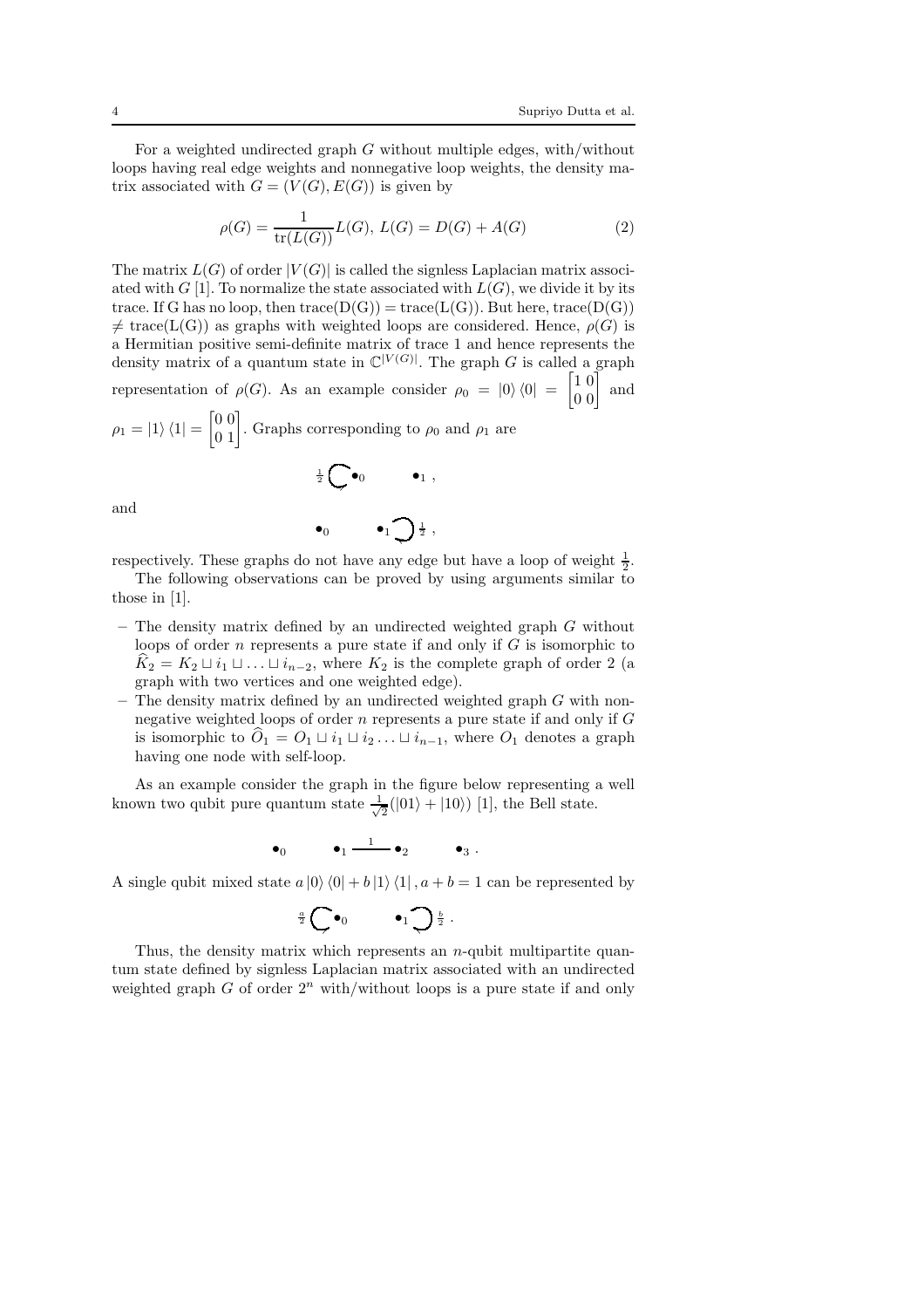if G contains only one edge. Otherwise, the density matrix  $\rho(G)$  represents a mixed state.

Switching of a weighted graph  $G$  is a technique to generate a new weighted graph H from G keeping the vertex set fixed. Thus, switching a graph  $G =$  $(V(G), E(G))$  means constructing a graph  $H = (V(H), E(H))$  such that

- $-V(H) = V(G).$
- $E(H)$  is given by  $E(G)$  after removing/adding some weighted edges and/or altering weights of the edges in G.

The graphs  $G$  and  $H$  are called switching equivalent graphs. The switching method was first proposed in [18] for simple graphs that can produce cospectral simple graphs. Such a switching is well known as Seidel switching in the literature. Recently, some switching methods have been proposed in literature for directed, undirected and weighted graphs to generate cospectral, combinatorial Laplacian cospectral and signless Laplacian cospectral graphs [19], [20], respectively.

Familiar single qubit gates are  $X, Y, Z$  and  $H$ . They work on single qubit quantum states  $|0\rangle$ ,  $|1\rangle$  and there linear combinations. Graphically we can represent their actions on  $\rho_0$  and  $\rho_1$  as:

1. X gate: Note that  $X\rho_0 X^{\dagger} = \rho_1$  and  $X\rho_1 X^{\dagger} = \rho_0$ . Thus applying X gate on  $\rho_0$  is equivalent to removing loop of weight  $\frac{1}{2}$  from node 0 and adding a loop of weight  $\frac{1}{2}$  at node 1. Corresponding action will be observed for  $\rho_1$ . The graph theoretical representations of these actions are illustrated below.  $\frac{1}{2} \bigodot \bullet_0$   $\bullet_1 \xrightarrow{X} \bullet_0$   $\bullet_1 \bigodot \frac{1}{2}$ ,

and

$$
\bullet_0 \qquad \bullet_1 \bigcirc \frac{1}{2} \xrightarrow{X} \frac{1}{2} \bigcirc \bullet_0 \qquad \bullet_1.
$$

- 2. Y **gate:** As  $Y \rho_0 Y^{\dagger} = \rho_1$  and  $Y \rho_1 Y^{\dagger} = \rho_0$  and its graphical representation is similar to that of  $X$  above.
- 3. Z gate: Here  $Z\rho_0 Z^{\dagger} = \rho_0$  and  $Z\rho_1 Z^{\dagger} = \rho_1$ . Graphically its action are given by

$$
\frac{1}{2}\bigodot \bullet_0 \qquad \bullet_1 \xrightarrow{Z} \frac{1}{2}\bigodot \bullet_0 \qquad \bullet_1 ,
$$

and

$$
\bullet_0 \qquad \bullet_1 \bigcirc \frac{1}{2} \xrightarrow{Z} \bullet_0 \qquad \bullet_1 \bigcirc \frac{1}{2}.
$$

4. *H* gate:  $H \rho_0 H^{\dagger} = \frac{1}{2}$  $\begin{bmatrix} 1 & 1 \\ 1 & 1 \end{bmatrix}$ , which is the density matrix corresponding to a graph with two vertices.  $H\rho_1 H^{\dagger} = \frac{1}{2}$  $\begin{bmatrix} 1 & -1 \\ -1 & 1 \end{bmatrix}$ , corresponding to a graph with two vertices with an edge of weight -1. Thus applying H gate on  $\rho_0$ or  $\rho_1$  is tantamount to removing loops from the nodes and adding an edge between the two nodes. This can be represented graphically as:

$$
\frac{1}{2} \bigodot \bullet_0 \qquad \bullet_1 \stackrel{H}{\longrightarrow} \bullet_0 \stackrel{1}{\longrightarrow} \bullet_1 ,
$$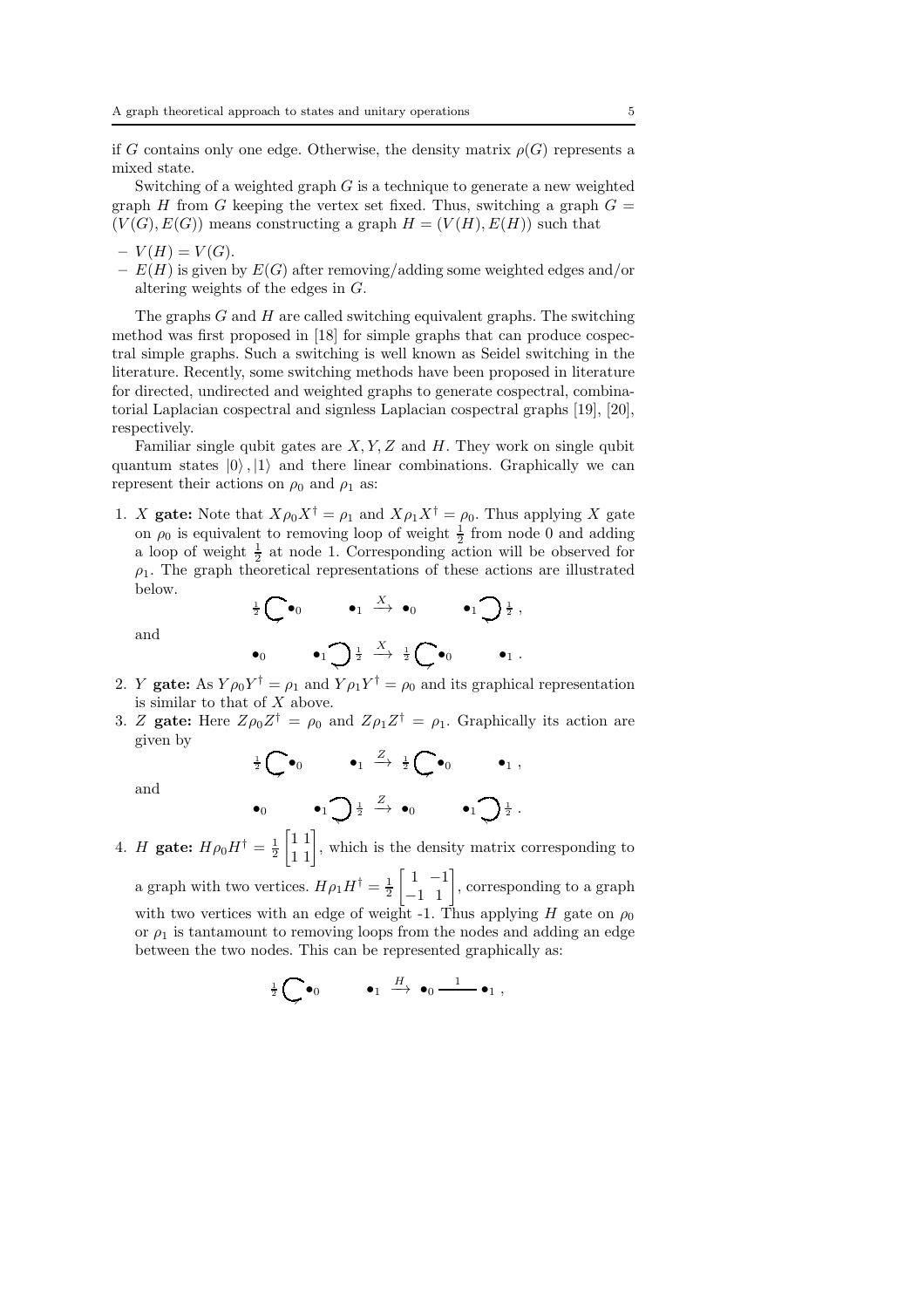and

$$
\bullet_0 \qquad \bullet_1 \bigcirc \frac{1}{2} \xrightarrow{H} \bullet_0 \xrightarrow{-1} \bullet_1.
$$

5. CNOT gate: CNOT is a two qubit gate whose matrix representation is denoted here by  $C_{NOT}$ .

$$
C_{NOT} = \begin{bmatrix} I_2 & 0 \\ 0 & X \end{bmatrix} = \begin{bmatrix} 1 & 0 & 0 & 0 \\ 0 & 1 & 0 & 0 \\ 0 & 0 & 0 & 1 \\ 0 & 0 & 1 & 0 \end{bmatrix}.
$$

CNOT gate is useful for generating Bell states. Its graphical action on two qubit states is depicted at the end of section 5,

An *n*-qubit quantum state can be represented by a graph of order  $2^n$ . As an example a 3-qubit quantum state  $\frac{1}{\sqrt{2}}$  $\frac{1}{2}(|001\rangle + |110\rangle)$  can be represented as

$$
\bullet_0 \qquad \bullet_1 \xleftarrow{\bullet_2} \qquad \bullet_3 \qquad \bullet_4 \qquad \bullet_5 \qquad \bullet_6 \qquad \bullet_7
$$

Another, well known, example of a 3-qubit quantum state  $|W\rangle = \frac{1}{\sqrt{2}}$  $\frac{1}{3}(|100\rangle +$  $|010\rangle + |001\rangle$  can be represented [1] as



This graph corresponds to a state represented by a signed Laplacian, but here we do not make further use of this.

Action of local unitary operations on multi-partite systems have found place in the core of quantum information due to applications in several quantum information protocols. For example, quantum teleportation and quantum dense coding are based on the equivalence of some classes of states of bi-partite systems [6]. Since the entries of a density matrix representing a multi-partite quantum state depend on the choice of the basis in Hilbert space associated with the system, action of a local unitary operation implies change of the basis in the subsystems. Thus, a local unitary operation only changes our point of view without affecting the physical system.

Consider an *n*-qubit system given by the Hilbert space  $\mathbb{C}^{2^{\otimes n}}$ . Then two n-qubit states given by the density matrices  $\rho_1$  and  $\rho_2$  are said to be local unitary equivalent if there exists a unitary matrix  $U$  of order  $2<sup>n</sup>$  for which  $\rho_2 = U \rho_1 U^{\dagger}$  where U is of the form  $U = U_1 \otimes U_2 \otimes \ldots \otimes U_n, U_i$  is a unitary matrix of order 2 for  $i = 1, 2, \ldots, n$ .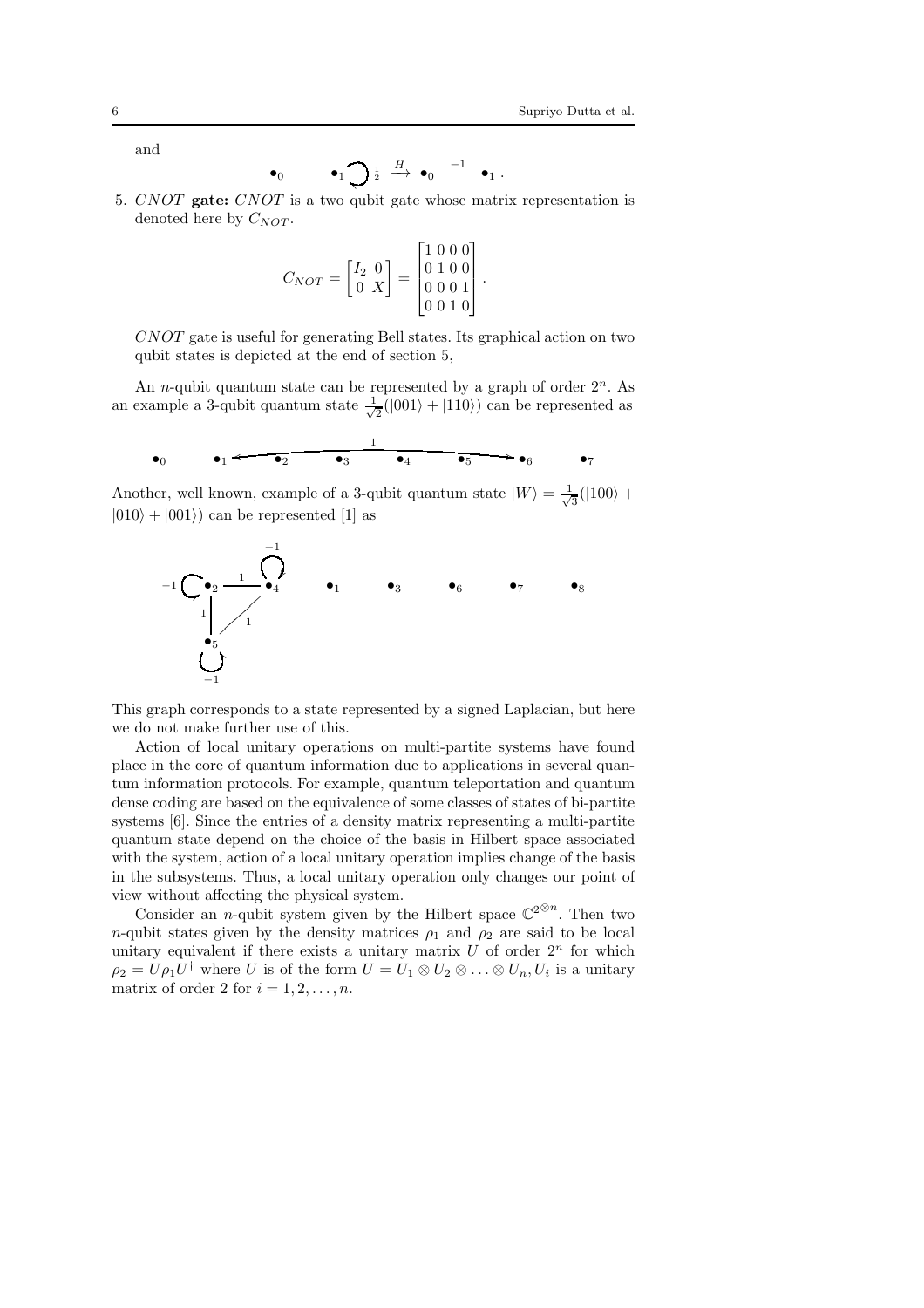In section 3, we develop switching methods for weighted undirected graphs such that for the two switching equivalent graphs G and  $G^{U_k}$ ,  $A(G^{U_k}) =$  $U_kA(G)U_k^{\dagger}$  and

$$
\rho(G^{U_k})=U_k\rho(G)U_k^{\dagger}, U_k=U^{(1)}\otimes \ldots \otimes U^{(k-1)}\otimes U\otimes U^{(k+1)}\otimes \ldots \otimes U^{(n)},
$$

where,  $U \in \{X, Y, Z, H\}$  and  $U^{(j)} = I_2$  the identity matrix of order 2 when  $j \neq k$ , and  $k = 1, 2, \ldots, n$ . Thus, the switching methods proposed in this paper preserve both the spectra and signless Laplacian spectra. Thereby, we introduce the concept of local unitary equivalent graphs which are useful for the realization of local unitary operations on n-qubit quantum states, represented by weighted undirected graphs of order  $2^n$ .

## 3 Switching methods and local unitary equivalent n-qubit quantum states

In order to interpret switching equivalent weighted undirected graphs as local unitary equivalent  $n$ -qubit quantum states which are represented by graphs, we consider a block representation of the adjacency matrix associated with such a graph. Thus, given a weighted undirected graph  $G = (V(G), E(G))$  of order  $2^n$ , we consider a partition of the vertex set  $V(G) = \{0, 1, ..., 2^n - 1\}$ given by

$$
V(G) = \sqcup_{j=0}^{2^{n-1}-1} C_j
$$

where  $C_j = \{2j, 2j+1\}, j = 0, 1, ..., 2^{n-1} - 1$ . Then the the adjacency matrix of  $G$  is given by

$$
A(G) = \begin{bmatrix} C_{0,0} & C_{0,1} & \dots & C_{0,(2^{n-1}-1)} \\ C_{1,0} & C_{1,1} & \dots & C_{1,(2^{n-1}-1)} \\ \vdots & \vdots & \vdots & \vdots \\ C_{(2^{n-1}-1),0} & C_{(2^{n-1}-1),1} & \dots & C_{(2^{n-1}-1),(2^{n-1}-1)} \end{bmatrix}_{2^{n} \times 2^{n}} \qquad (3)
$$
  
where  $C_{i,j} = \begin{bmatrix} w(2i,2j)|_{G} & w(2i,2j+1)|_{G} \\ w(2i+1,2j)|_{G} & w(2i+1,2j+1)|_{G} \end{bmatrix}_{2 \times 2}$   
and  $C_{i,i} = \begin{bmatrix} w(2i,2i)|_{G} & w(2i,2i+1)|_{G} \\ w(2i+1,2i)|_{G} & w(2i+1,2i+1)|_{G} \end{bmatrix}_{2 \times 2}.$ 

Obviously,  $C_{i,j} = C_{j,i}$ . Note that  $C_{i,i}$  is the adjacency matrix corresponding to a subgraph induced by the vertex subset  $C_i$  and  $C_{i,j}$  provides the information of the existence of edges between  $C_i$  and  $C_j$  for all i, j.

First we propose switching methods which can realize the local unitary operations given by  $U_n = \underbrace{I_2 \otimes I_2 \otimes \ldots \otimes I_2}$  $\overbrace{(n-1) \text{ times}}$  $\otimes U$  where  $U =$  $\int e^{i\phi_1} \cos(\theta) e^{i\phi_2} \sin(\theta)$  $-e^{-i\phi_2}\sin(\theta) e^{-i\phi_1}\cos(\theta)$ 1 .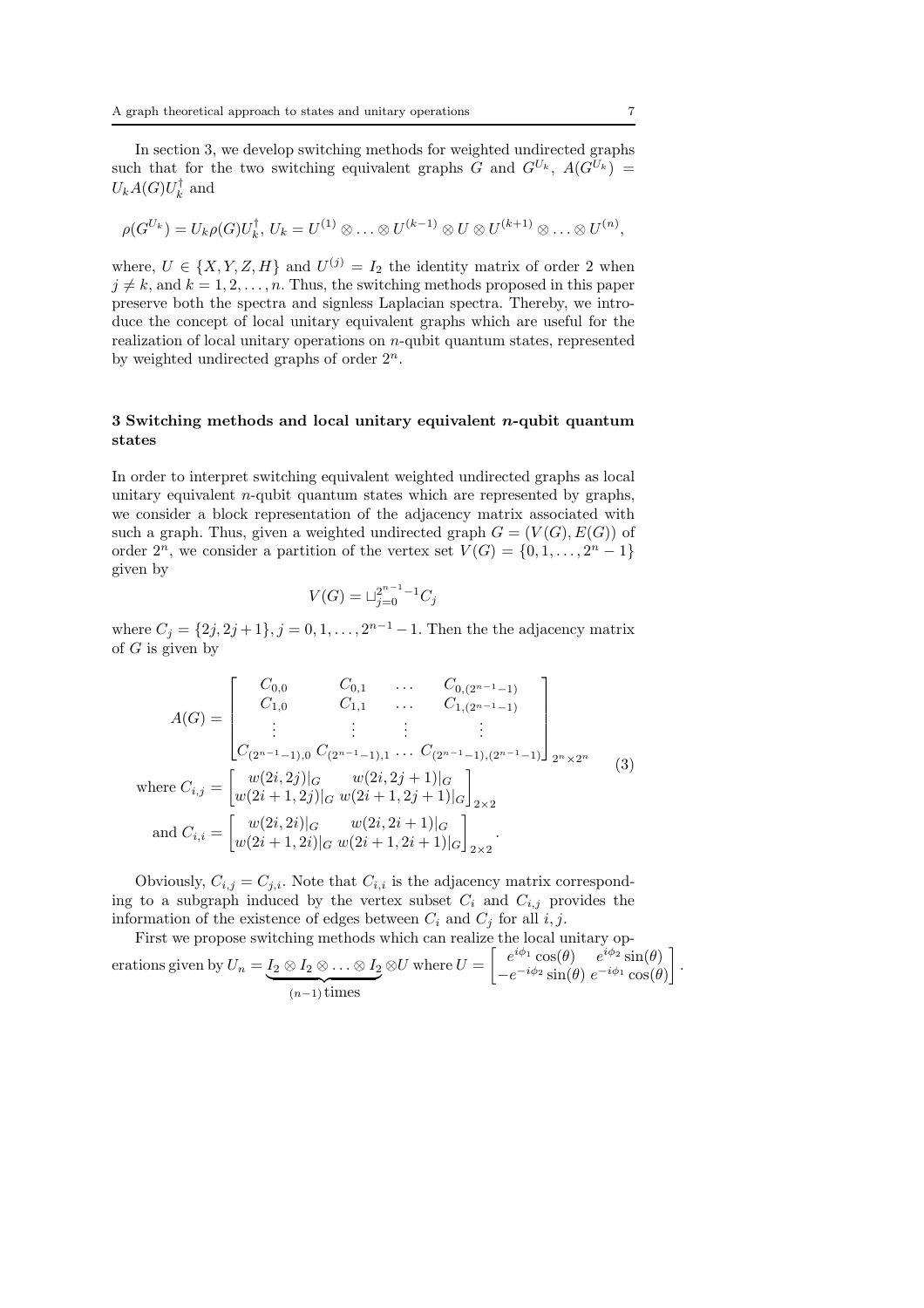**Procedure 1** Given an weighted undirected graph  $G = (V(G), E(G))$  we propose the following rule to generate a new graph  $G^{U_n} = (V(G), E(G^{U_n}))$ . Each step of this procedure will be applied on different edges or loops present in the original graph one by one. To generate the resultant graph if more than one weights are assigned during the process on a single edge or loop, ultimately, all the assigned weights will be added up cumulatively to produce the resultant weight for each edge or loop.

1. Assign the following edge weights inside every module  $C_i$  when  $E(G)$  contains loops in it.

(a) Let (2i, 2i) ∈ E(G), then  
\ni. (2i, 2i)|<sub>G</sub>u<sub>n</sub> = e<sup>2i\phi\_1</sup>, cos<sup>2</sup>(
$$
\theta
$$
)w(2i, 2i)|<sub>G</sub>  
\ni. (2i, 2i)|<sub>G</sub>u<sub>n</sub> = e<sup>2i\phi\_1</sup> cos<sup>2</sup>( $\theta$ )w(2i, 2i)|<sub>G</sub>  
\nii. (2i, 2i+1) ∈ E(G<sup>U<sub>n</sub></sup>),  
\nu(2i, 2i+1)|<sub>G</sub>u<sub>n</sub> = e<sup>i(\phi\_1+\phi\_2)</sup> cos( $\theta$ ) sin( $\theta$ ) cos( $\theta$ )w(2i, 2i)|<sub>G</sub>  
\niii. (2i + 1, 2i) ∈ E(G<sup>U<sub>n</sub></sup>),  
\nu(2i + 1, 2i + 1)|<sub>G</sub>u<sub>n</sub> = -sin<sup>2</sup>( $\theta$ )w(2i, 2i)|<sub>G</sub>  
\niv. (2i + 1, 2i + 1)|<sub>G</sub>u<sub>n</sub> = -sin<sup>2</sup>( $\theta$ )w(2i, 2i)|<sub>G</sub>  
\niv. (2i + 1, 2i + 1)|<sub>G</sub>u<sub>n</sub> = -sin<sup>2</sup>( $\theta$ )w(2i, 2i)|<sub>G</sub>  
\n(b) Let (2i + 1, 2i + 1) ∈ E(G<sup>U<sub>n</sub></sup>),  
\nu(2i, 2i)|<sub>G</sub>u<sub>n</sub> = -sin<sup>2</sup>( $\theta$ )w(2i + 1, 2i + 1)|<sub>G</sub>  
\nii. (2i, 2i + 1) ∈ E(G<sup>U<sub>n</sub></sup>),  
\nu(2i, 2i + 1)|<sub>G</sub>u<sub>n</sub> = e<sup>-i(\phi\_1-\phi\_2)</sup> cos( $\theta$ ) sin( $\theta$ )w(2i + 1, 2i + 1)|<sub>G</sub>  
\niii. (2i + 1, 2i) ∈ E(G<sup>U<sub>n</sub></sup>),  
\nu(2i + 1, 2i + 1) ∈ E(G<sup>U<sub>n</sub></sup>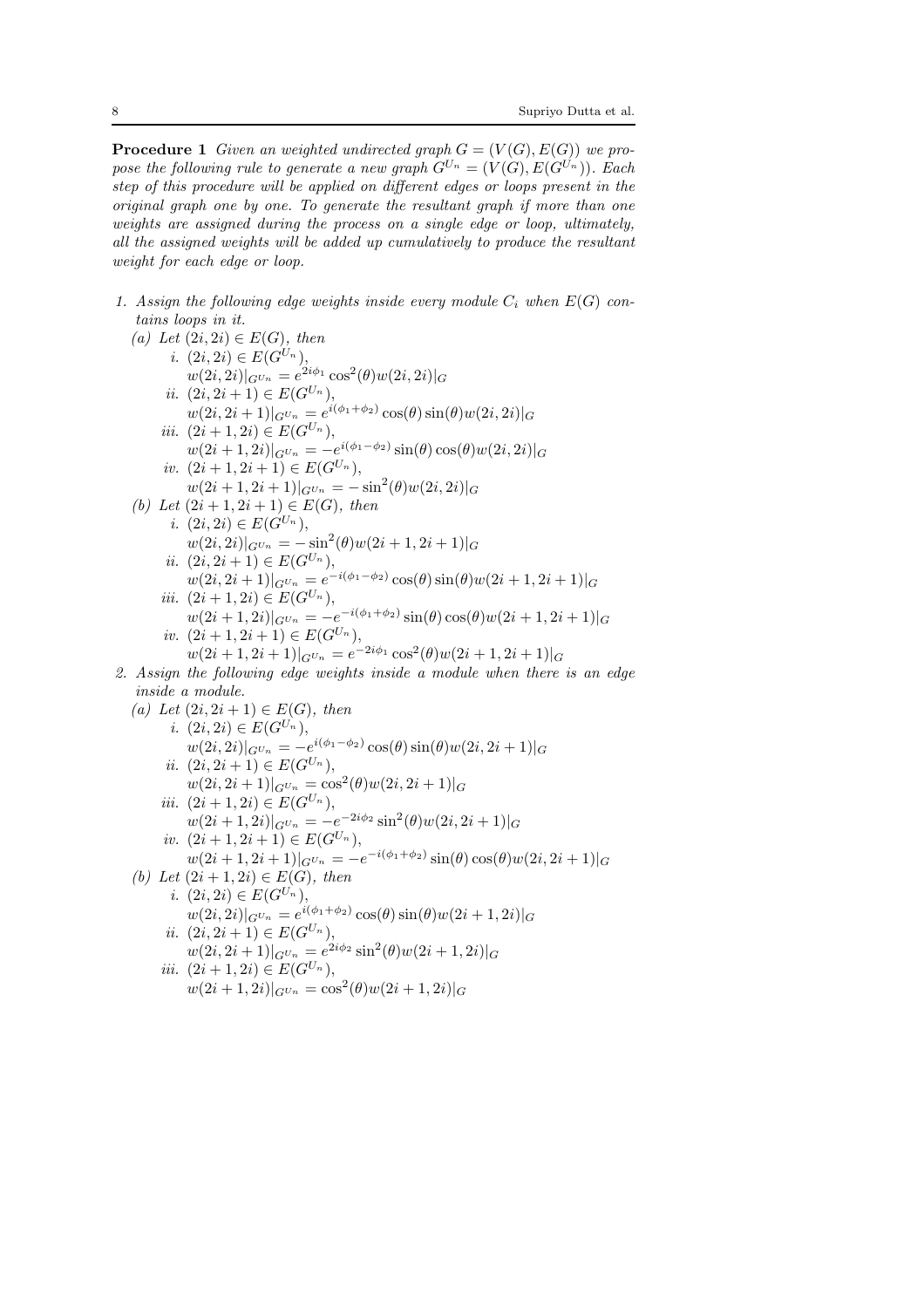iv.  $(2i + 1, 2i + 1) \in E(G^{U_n}),$  $w(2i+1, 2i+1)|_{G^{U_n}} = e^{-i(\phi_1 - \phi_2)} \sin(\theta) \cos(\theta) w(2i+1, 2i)|_G$ 3. Assign these edge weights when there are edges joining vertices of different modules. (a) Let  $(2i, 2j) \in E(G)$ , then i.  $(2i, 2j) \in E(G^{U_n}),$  $\langle w(2i, 2j)|_{G^{U_n}} = e^{2i\phi_1} \cos^2(\theta) w(2i, 2j)|_G$ ii.  $(2i, 2j + 1) \in E(G^{U_n}),$  $w(2i, 2j + 1)|_{G^{U_n}} = e^{i(\phi_1 + \phi_2)}\cos(\theta)\sin(\theta)w(2i, 2j)|_G$ iii.  $(2i + 1, 2j) \in E(G^{U_n}),$  $\langle w(2i + 1, 2j)|_{G^{U_n}} = -e^{i(\phi_1 - \phi_2)}\sin(\theta)\cos(\theta)w(2i, 2j)|_{G^{U_n}}$ iv.  $(2i + 1, 2j + 1) \in E(G^{U_n}),$  $w(2i+1, 2j+1)|_{G^{U_n}} = -\sin^2(\theta)w(2i, 2j)|_G$ (b) Let  $(2i + 1, 2j + 1) \in E(G)$ , then i.  $(2i, 2j) \in E(G^{U_n}),$  $w(2i, 2j)|_{G^{U_n}} = -\sin^2(\theta)w(2i+1, 2j+1)|_G$ ii.  $(2i, 2j + 1) \in E(G^{U_n}),$  $w(2i, 2j + 1)|_{G^{U_n}} = e^{-i(\phi_1 - \phi_2)} \cos(\theta) \sin(\theta) w(2i + 1, 2j + 1)|_G$ iii.  $(2i + 1, 2j) \in E(G^{U_n}),$  $w(2i+1,2j)|_{G^{U_n}} = -e^{-i(\phi_1+\phi_2)}\sin(\theta)\cos(\theta)w(2i+1,2j+1)|_G$ iv.  $(2i+1, 2j+1) \in E(G^{U_n}),$  $w(2i+1, 2j+1)|_{G^{U_n}} = e^{-2i\phi_1} \cos^2(\theta) w(2i+1, 2j+1)|_G$ (c) Let  $(2i, 2j + 1) \in E(G)$ , then i.  $(2i, 2j) \in E(G^{U_n}),$  $w(2i, 2j)|_{G^{U_n}} = -e^{i(\phi_1 - \phi_2)}\cos(\theta)\sin(\theta)w(2i, 2j + 1)|_G$ ii.  $(2i, 2j + 1) \in E(G^{U_n}),$  $w(2i, 2j+1)|_{G^{U_n}} = \cos^2(\theta)w(2i, 2j+1)|_G$ iii.  $(2i + 1, 2j) \in E(G^{U_n}),$  $w(2i+1, 2j)|_{G^{U_n}} = -e^{-2i\phi_2} \sin^2(\theta)w(2i, 2j+1)|_G$ iv.  $(2i+1, 2j+1) \in E(G^{U_n}),$  $w(2i+1, 2j+1)|_{G^{U_n}} = -e^{-i(\phi_1+\phi_2)}\sin(\theta)\cos(\theta)w(2i, 2j+1)|_G$ (d) Let  $(2i + 1, 2j) \in E(G)$ , then i.  $(2i, 2j) \in E(G^{U_n}),$  $w(2i, 2j)|_{G^{Un}} = e^{i(\phi_1 + \phi_2)} \cos(\theta) \sin(\theta) w(2i + 1, 2j)|_G$ ii.  $(2i, 2j + 1) \in E(G^{U_n}),$  $w(2i, 2j + 1)|_{G^{U_n}} = e^{2i\phi_2} \sin^2(\theta) w(2i + 1, 2j)|_G$ iii.  $(2i + 1, 2j) \in E(G^{U_n}),$  $w(2i+1,2j)|_{G^{U_n}} = \cos^2(\theta)w(2i+1,2j)|_G$ iv.  $(2i + 1, 2j + 1) \in E(G^{U_n}),$  $w(2i+1, 2j+1)|_{G^{U_n}} = e^{-i(\phi_1 - \phi_2)} \sin(\theta) \cos(\theta) w(2i+1, 2j)|_G$ Then we have the following theorem.

**Theorem 1** Let G be a weighted undirected graph of order  $2^n$ . Then  $\rho(G^{U_n}) =$  $U_n \rho(G) U_n^{\dagger}$  where  $U_n = \underbrace{I_2 \otimes I_2 \otimes \ldots \otimes I_2}$  $(n-1)$  times ⊗U.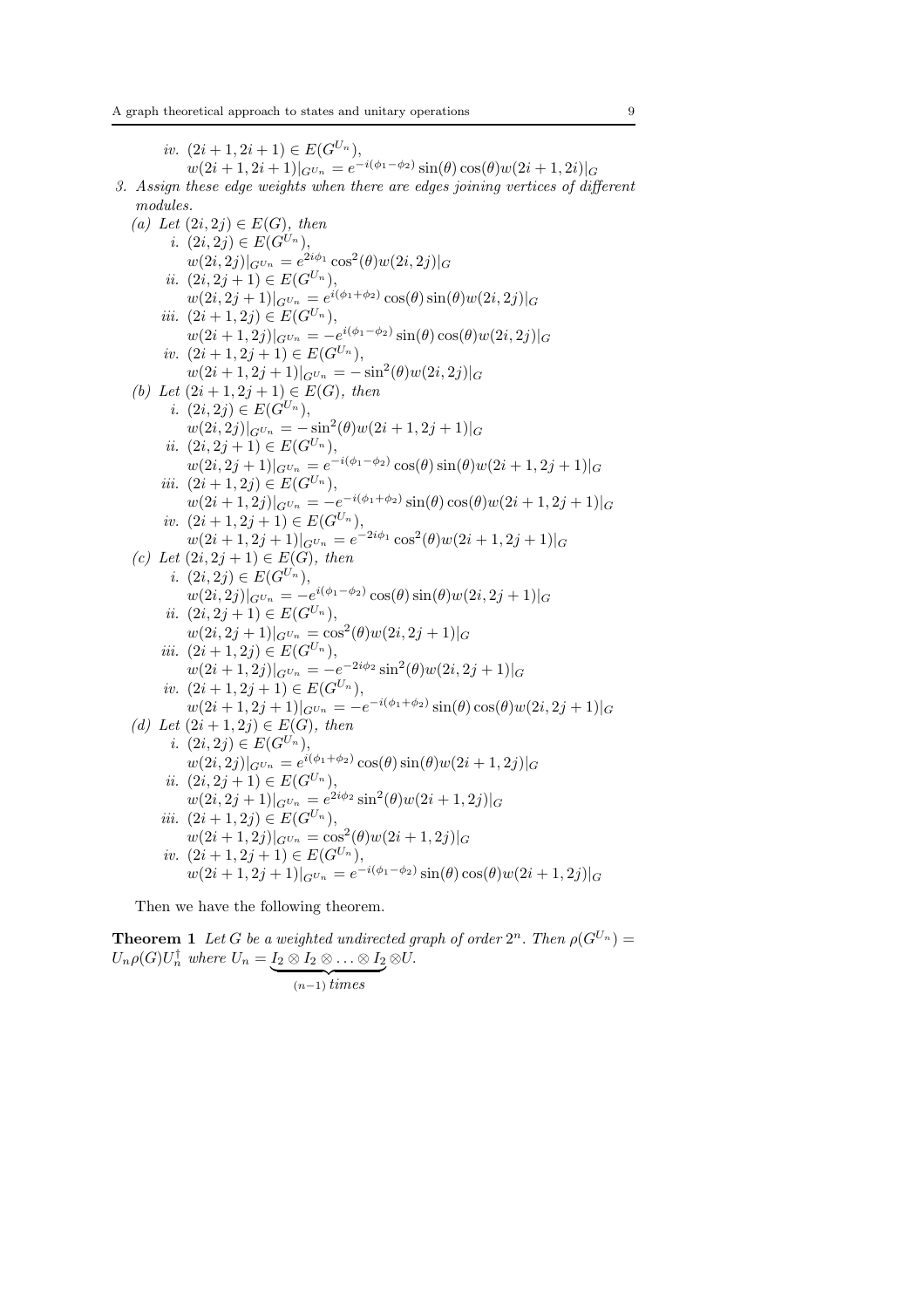Proof Note that,

$$
U_n = \text{diag}\{U, U, \dots U\}_{2^n \times 2^n} \text{ and}
$$
  
\n
$$
U_n A(G) U_n^{\dagger} = \begin{bmatrix} U C_0 U^{\dagger} & U C_{0,1} U^{\dagger} & \dots & U C_{0,(2^{n-1}-1)} U^{\dagger} \\ U C_{1,0} U^{\dagger} & U C_1 U^{\dagger} & \dots & U C_{1,(2^{n-1}-1)} U^{\dagger} \\ \vdots & \vdots & \vdots & \vdots \\ U C_{(2^{n-1}-1),0} U^{\dagger} & U C_{(2^{n-1}-1),1} U^{\dagger} & \dots & U C_{(2^{n-1}-1)} U^{\dagger} \end{bmatrix}.
$$

Here,  $C_i$  and  $C_{i,j}$  are either the matrices given below or their sum.

$$
\begin{bmatrix} w & 0 \\ 0 & 0 \end{bmatrix}, \begin{bmatrix} 0 & 0 \\ 0 & w \end{bmatrix}, \begin{bmatrix} 0 & w \\ 0 & 0 \end{bmatrix}, \begin{bmatrix} 0 & 0 \\ w & 0 \end{bmatrix}.
$$

Remaining proof follows from the fact that

$$
\begin{split} U\begin{bmatrix} w & 0 \\ 0 & 0 \end{bmatrix} U^{\dagger} &= \begin{bmatrix} e^{2i.\phi_1}w\cos[\theta]^2 & e^{i.\phi_1+i.\phi_2}w\cos[\theta]\sin[\theta] \\ -e^{i.\phi_1-i.\phi_2}w\cos[\theta]\sin[\theta] & -w\sin[\theta]^2 \end{bmatrix},\\ U\begin{bmatrix} 0 & 0 \\ 0 & w \end{bmatrix} U^{\dagger} &= \begin{bmatrix} -w\sin[\theta]^2 & e^{-i.\phi_1+i.\phi_2}w\cos[\theta]\sin[\theta] \\ -e^{-i.\phi_1-i.\phi_2}w\cos[\theta]\sin[\theta] & e^{-2i.\phi_1}w\cos[\theta]^2 \end{bmatrix},\\ U\begin{bmatrix} 0 & w \\ 0 & 0 \end{bmatrix} U^{\dagger} &= \begin{bmatrix} -e^{i.\phi_1-i.\phi_2}w\cos[\theta]\sin[\theta] & w\cos[\theta]^2 \\ e^{-2i.\phi_2}w\sin[\theta]^2 & -e^{-i.\phi_1-i.\phi_2}w\cos[\theta]\sin[\theta] \\ w\cos[\theta]^2 & e^{-i.\phi_1+i.\phi_2}w\cos[\theta]\sin[\theta] \end{bmatrix},\\ U\begin{bmatrix} 0 & 0 \\ w & 0 \end{bmatrix} U^{\dagger} &= \begin{bmatrix} e^{i.\phi_1+i.\phi_2}w\cos[\theta]\sin[\theta] & e^{2i.\phi_2}w\sin[\theta]^2 \\ w\cos[\theta]^2 & e^{-i.\phi_1+i.\phi_2}w\cos[\theta]\sin[\theta] \end{bmatrix}. \end{split}
$$

Hence proved.

Here  $U$  is the most general unitary matrix of order 2, as given above. The well known single qubit matrices can be obtained from it as special cases. For  $\theta = \frac{\pi}{2}, \phi_2 = \frac{\pi}{2}, U = iX$ ; for  $\theta = \frac{\pi}{2}, \phi_2 = \frac{3\pi}{2}, U = Y$ ; for  $\theta = 0, \phi_1 = \frac{\pi}{2}, U = iZ$ and for  $\theta = \frac{\pi}{4}$ ,  $\phi_1 = \frac{\pi}{2}$ ,  $\phi_2 = \frac{\pi}{2}$ ,  $U = iH$ . The complex number *i* acts as a phase factor having no role in unitary operations. Thus, for example, given a weighted undirected graph  $G = (V(G), E(G))$ , a new graph  $G^{X_n} = (V(G), E(G^{X_n})),$ corresponding to  $X_n = \underbrace{I_2 \otimes I_2 \otimes \ldots \otimes I_2}$  $\overbrace{(n-1) \text{ times}}$  $\otimes X$ , would be generated according

to the following rules.

1. Interchange loop weights inside every module  $C_i$ 

$$
(2i, 2i) \in E(G) \Rightarrow (2i + 1, 2i + 1) \in E(G^{X_n}), (2i, 2i) \notin E(G^{X_n})
$$

$$
w(2i + 1, 2i + 1)|_{G^{X_n}} = w(2i, 2i)|_G,
$$

$$
(2i + 1, 2i + 1) \in E(G) \Rightarrow (2i, 2i) \in E(G^{X_n}), (2i + 1, 2i + 1) \notin E(G^{X_n})
$$

$$
w(2i, 2i)|_G = w(2i + 1, 2i + 1)|_{G^{X_n}}.
$$
(4)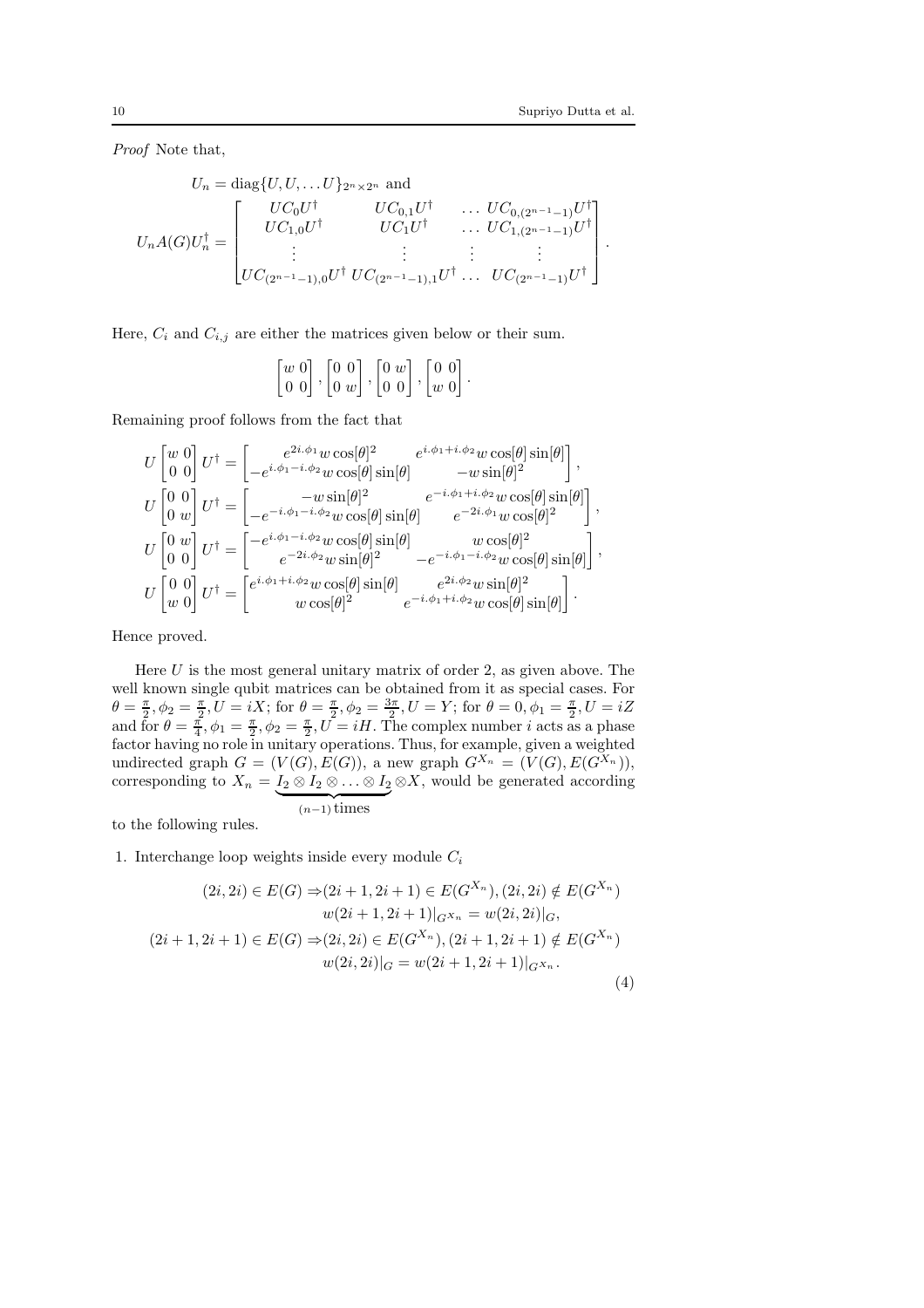## 2. Keep edge weights inside modules unchanged

$$
(2i, 2i+1) \in E(G) \Rightarrow (2i, 2i+1) \in E(G^{X_n})
$$
  

$$
w(2i, 2i+1)|_{G^{X_n}} = w(2i, 2i+1)|_G.
$$
 (5)

3. Modifications of edges joining two modules

$$
(2i,2j) \in E(G) \Rightarrow (2i+1,2j+1) \in E(G^{X_n}), (2i,2j) \notin E(G^{X_n})
$$
  
\n
$$
w(2i+1,2j+1)|_{G^{X_n}} = w(2i,2j)|_G,
$$
  
\n
$$
(2i+1,2j+1) \in E(G) \Rightarrow (2i,2j) \in E(G^{X_n}), (2i+1,2j+1) \notin E(G^{X_n})
$$
  
\n
$$
w(2i,2j)|_{G^{X_n}} = w(2i+1,2j+1)|_G,
$$
  
\n
$$
(2i,2j+1) \in E(G) \Rightarrow (2j,2i+1) \in E(G^{X_n}), (2i,2j+1) \notin E(G^{X_n})
$$
  
\n
$$
w(2j,2i+1)|_{G^{X_n}} = w(2i,2j+1)|_G,
$$
  
\n
$$
(2j,2i+1) \in E(G) \Rightarrow (2i,2j+1) \in E(G^{X_n}), (2j,2i+1) \notin E(G^{X_n})
$$
  
\n
$$
w(2i,2j+1)|_{G^{X_n}} = w(2j,2i+1)|_G.
$$
  
\n(6)

The following example provides an overview of the effect of local unitary operators  $X_n, Y_n, Z_n, H_n$  when applied to a 2-qubit density matrix of order 4, making use of the graph representations of the corresponding density matrix.

Example 1 Consider the graph,



It represents following mixed two qubit state,

$$
\rho = \frac{L(G)}{tr(L(G))} = \frac{1}{tr(L(G))} \begin{bmatrix} 2w_{00} + w_{01} & w_{01} & 0 & 0 \\ w_{01} & w_{01} + w_{12} + w_{13} & w_{12} & w_{13} \\ 0 & w_{12} & w_{12} & 0 \\ 0 & w_{13} & 0 & w_{13} + 2w_{33} \end{bmatrix},
$$

where  $tr(L(G)) = 2(w_{00} + w_{01} + w_{12} + w_{13} + w_{33})$ . Applying  $X_2$  on the original graph:

$$
\begin{array}{c}\n\bullet_0 \xrightarrow{w_{01}} \bullet_1 \bigcirc w_{00} \\
\downarrow^{w_{13}} \searrow^{w_{12}} \searrow^{w_{12}} \\
\hline\n\circ_2 \searrow^{w_{23}} \bullet_3\n\end{array}
$$

Applying  $Y_2$  on the original graph:

 $w_3$ 

$$
\begin{array}{c}\n\bullet_0 \xrightarrow{-w_{01}} \bullet_1 \bigcirc w_{00} \\
w_{13} \\
w_{33} \bigcirc \bullet_2 \qquad \bullet_3\n\end{array}
$$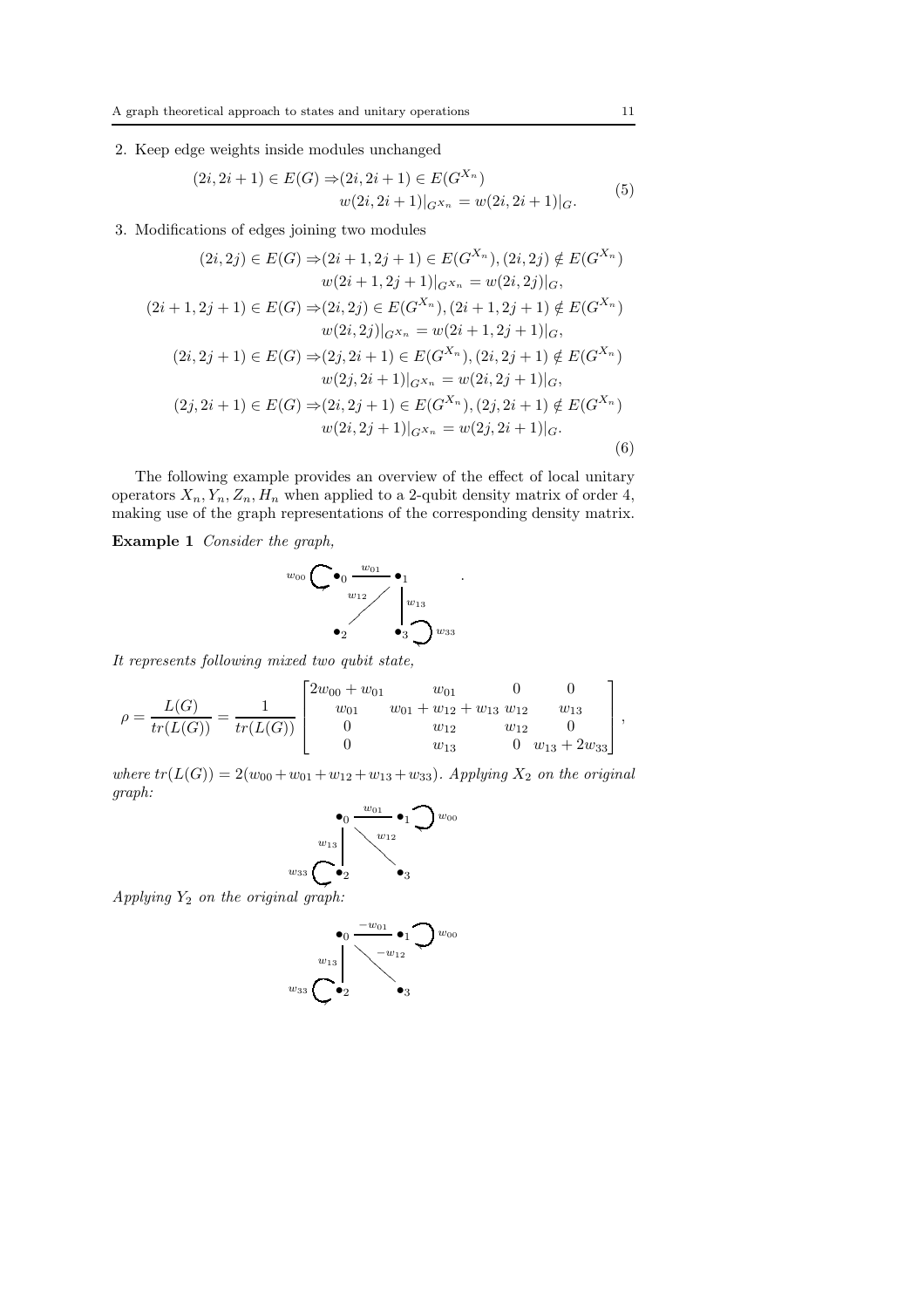Applying  $Z_2$  on the original graph:

$$
w_{00} \bigcirc \bigcirc \bullet_{0} \frac{-w_{01}}{-w_{12}} \bullet_{1}
$$
  

$$
\bullet_{2}
$$
  

$$
\bullet_{3}
$$
  

$$
\bigcirc w_{33}
$$

Applying  $H_2$  on the original graph:



In this figure, the edge weights  $w(i, j)$  where  $(i, j) = 0, 1, 2, 3$  are

$$
w(0, 1) = w_{00} - \frac{1}{2}(w_{12} + w_{13})
$$
  
\n
$$
w(0, 2) = \frac{1}{2}w_{12} + \frac{1}{2}w_{13},
$$
  
\n
$$
w(0, 3) = \frac{1}{2}w_{12} - \frac{1}{2}w_{13},
$$
  
\n
$$
w(1, 2) = -\frac{1}{2}w_{12} - \frac{1}{2}w_{13},
$$
  
\n
$$
w(1, 3) = -\frac{1}{2}w_{12} + \frac{1}{2}w_{13},
$$
  
\n
$$
w(2, 3) = \frac{1}{2}w_{12} - \frac{1}{2}w_{13} - w_{33},
$$
  
\n
$$
w(0, 0) = w_{01} + \frac{w_{13}}{2},
$$
  
\n
$$
w(1, 1) = w_{12} + \frac{w_{13}}{2},
$$
  
\n
$$
w(2, 2) = w_{33} + \frac{w_{13}}{2},
$$
  
\n
$$
w(3, 3) = w_{33} + \frac{w_{13}}{2}.
$$

Thus the local unitary operators given by  $X_n, Y_n, Z_n$  and  $H_n$  acting on a density matrix  $\rho(G)$  of an *n*-qubit quantum state defined by the signless Laplacian associated with a weighted undirected  $G$  can be realized by graph switchings applied on the graph  $G$ . Now we focus on the local unitary operators  $U_k = I_2 \otimes \ldots \otimes I_2 \otimes U \otimes I_2 \otimes \ldots \otimes I_2$  when  $k < n$  and  $U \in \{X, Y, Z, H\}$  is placed in the k-th position of the tensor product.

In order to give a graph theoretic interpretation of  $U_k$  we represent the vertex set of a weighted undirected graph  $G = (V(G), E(G))$  of order  $2^n$  by  $V(G) = \{0, 1\}^n \equiv \{0, 1, \ldots, 2^n - 1\}$  where a vertex  $j \in V(G)$  is represented by a sequence of  $0, 1$ s. The labeling of the vertices of  $G$  is determined by the lexicographic ordering defined on  $\{0, 1\}^n$ . For example, if  $n = 2$  the labeled vertex set is given by  $V(G) = \{00, 01, 10, 11\} \equiv \{0, 1, 2, 3\}.$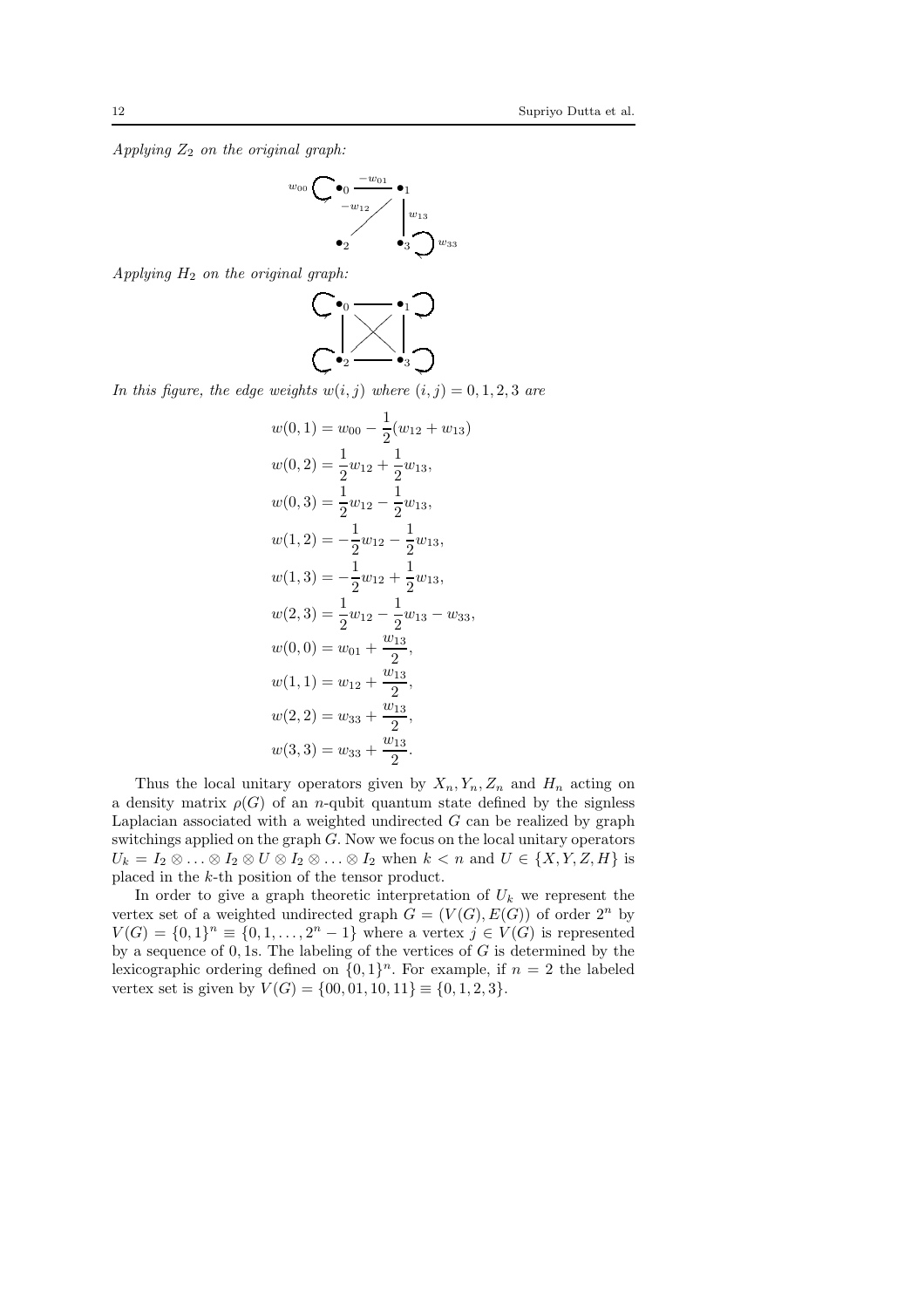We also consider a permutation  $p_{k,n}$  on the vertex set  $V(G)$  defined as follows

$$
p_{k,n}: \{0,1\}^n \to \{0,1\}^n \tag{7}
$$

$$
x_1x_2 \ldots x_{k-1}x_kx_{k+1} \ldots x_n \mapsto x_1x_2 \ldots x_{k-1}x_nx_{k+1} \ldots x_k \hspace{1cm} (8)
$$

where  $x_i \in \{0, 1\}$ . Thus given the standard lexicographic ordering on  $\{0, 1\}^n$ ,  $p_{k,n}$  introduces a relabeling of the vertices. Let  $P_{k,n}$  be the unique permutation matrix associated with  $p_{k,n}$ . Then it is easy to verify that

$$
A(G_{p_{k,n}}) = P_{k,n}A(G)P_{k,n}^{\dagger}, \quad D(G_{p_{k,n}}) = P_{k,n}D(G)P_{k,n}^{\dagger}
$$
(9)

where  $G_{p_{k,n}}$  denotes the graph G with a new labeling of the vertices given by  $p_{k,n}$ . Moreover,  $U_k = P_{k,n} U_n P_{k,n}$ .

This yields

$$
U_{k}\rho(G)U_{k}^{\dagger} = (P_{k,n}U_{n}P_{k,n})\rho(G)(P_{k,n}U_{n}P_{k,n})^{\dagger} = P_{k,n}(U_{n}(P_{k,n}\rho(G)P_{k,n}^{\dagger})U_{n}^{\dagger})P_{k,n}^{\dagger}.
$$
\n(10)

Therefore, the local unitary operation  $U_k$  on an n-qubit density matrix  $\rho(G)$  defined by a graph G of order  $2^n$  can be explained by the following switching procedure

$$
G \mapsto^{p_{k,n}} G_{p_{k,n}} \mapsto^{U_n} G_{p_{k,n}}^{U_n} \mapsto^{p_{k,n}} G^{U_k} \tag{11}
$$

where  $U_n = I_2 \otimes \ldots \otimes I_2 \ldots \otimes U$  and  $U \in \{X, Y, Z, H\}$ . Then we have the following theorem.

**Theorem 2** Let G be a weighted undirected graph of order  $2^n$ . Then  $\rho(G^{U_k}) =$  $U_k \rho(G) U_k^{\top}$  where  $U_k = I_1 \otimes \ldots \otimes I_2 \otimes U \otimes I_2 \otimes \ldots \otimes I_2, k \lt n$  and  $U \in$  $\{X, Y, Z, H\}$  placed in the k-th position of the tensor product.

*Proof* From  $(9)$ ,  $(10)$  and  $(11)$  we get the following equation:

$$
U_k \rho(G) U_k^{\dagger} = U_k \frac{1}{\text{tr}(L(G))} L(G) U_k^{\dagger}
$$
  
= 
$$
\frac{1}{\text{tr}(L(G))} U_k[D(G) + A(G)] U_k^{\dagger}
$$
  
= 
$$
\frac{1}{\text{tr}(L(G))} P_{k,n} U_n P_{k,n} [D(G) + A(G)] (P_{k,n} U_n P_{k,n})^{\dagger}
$$
  
= 
$$
\frac{1}{\text{tr}(L(G))} [D(G^{U_k}) + A(G^{U_k})].
$$

 $P_{k,n}U_n$  is a unitary matrix. Thus  $tr(L(G)) = tr(L(G^k))$ . Replacing it in the above equation we get,

$$
U_k \rho(G) U_k^{\dagger} = \frac{1}{\text{tr}(L(G^k))} [D(G^{U_k}) + A(G^{U_k})] = \frac{1}{\text{tr}(L(G^k))} L(G^k) = \rho(G^{U_k}).
$$

Hence proved.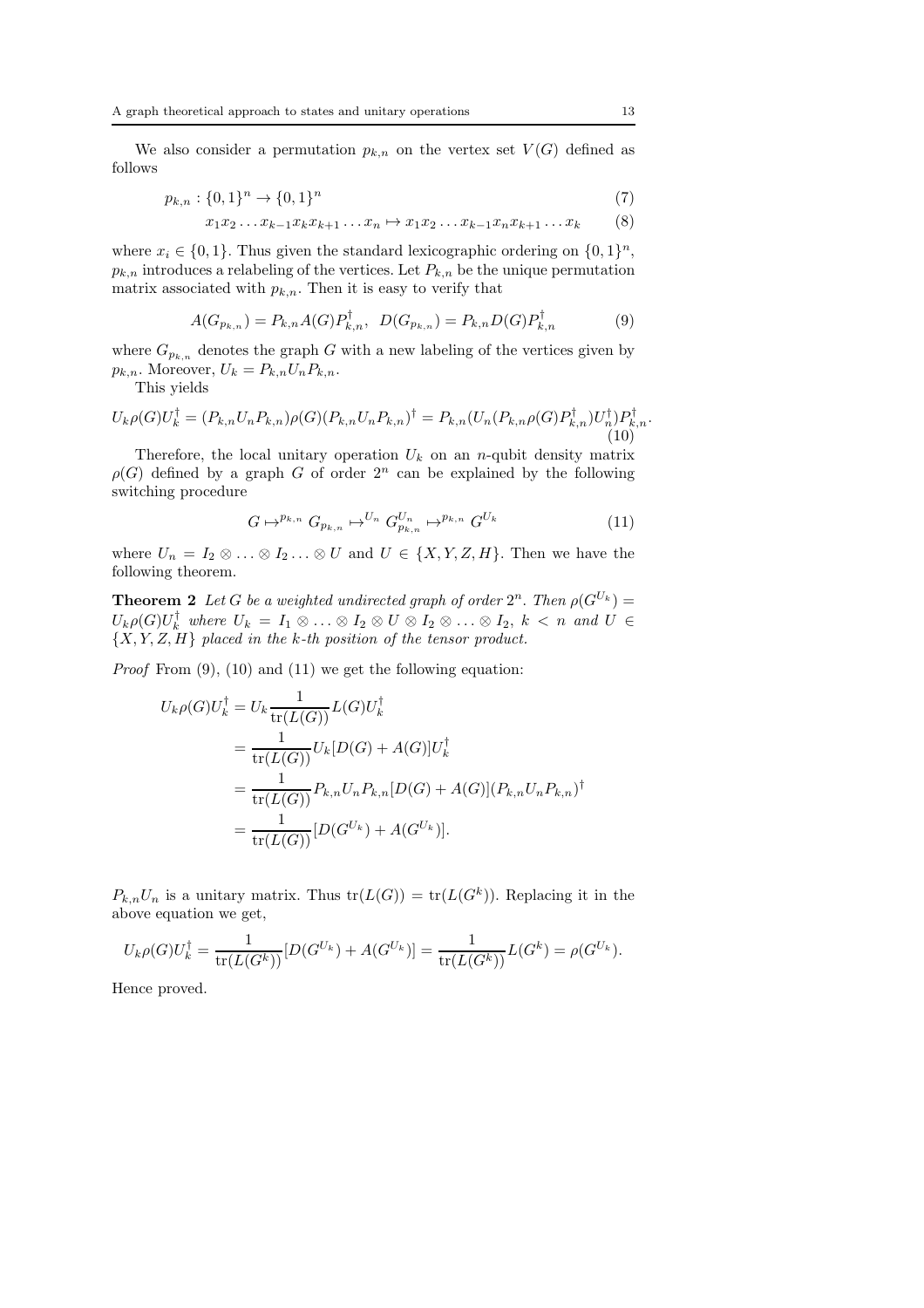At the end of this section we would like to propose a simplified version of the graph theoretic interpretation of the operations  $X_n, Y_n$  and  $Z_n$ , discussed above. First, partition  $V(G) = B \sqcup R$  into halves with colored vertices, say blue and red vertices, where the blue colored vertices are in  $B = \{b_1, b_2, \ldots b_{2n-1}\}\$ and the red colored vertices are in  $R = \{r_1, r_2, \ldots r_{2^{n-1}}\}$ . Define two vertices of different colors say  $b_i$  and  $r_j$  as conjugate to each other if  $i = j$ . A loop  $(b_i, b_i)$  or  $(r_i, r_i)$  is an edge joining vertices of same color, that is,  $b_i$  and  $b_i$  or  $r_i$  and  $r_i$ . To illustrate all the transformations discussed above, we consider an example of a graph  $G$  of order 4, giving a 2-qubit state with edge weights a, b, c, d and e, as shown in the figure below.



Following changes in  $E(G)$  switch G into  $G^{X_n}$ :

- 1. Given an edge joining vertices of same color (suppose  $r_i$  and  $r_j$ ) in G,  $E(G^{X_n})$  has a member joining corresponding conjugate vertices  $(b_i \text{ and } b_j)$  $b_i$ ) with same edge weight.
- 2. Given an edge joining vertices of different colors (say  $(b_i, r_j)$  in  $G$ ),  $E(G^{X_n})$ has a member joining corresponding conjugate vertices  $(b_j, r_i)$  with same edge weight.

No change is required for edges  $(b_i, r_i)$ . For the particular example of the graph shown above,  $G^{X_n}$  is



Switching G to  $G^{Y_n}$  is equivalent to switching G to  $G^{X_n}$  with an additional operation:

1. If there is an edge joining vertices of different colors in  $G$ , the new edge weight is equal to −1 times the old edge weight.

Thus,  $G^{Y_n}$  is



Switching G to  $G^{Z_n}$  is simplest as it does not change the location of any edge except the edge weight joining vertices of different colors. The new weight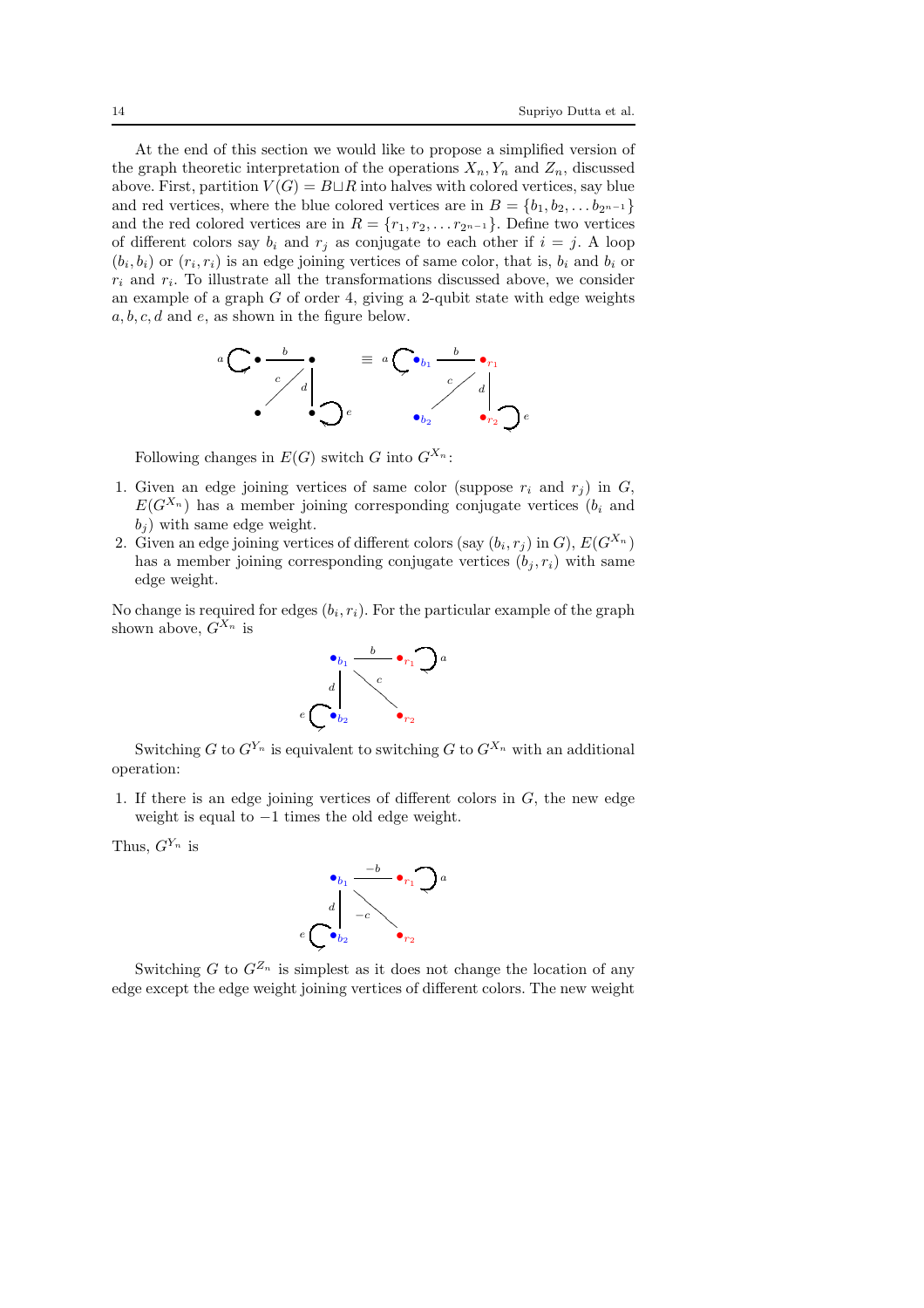is −1 times the old edge weight. Hence,  $G^{Z_n}$  for the graph G, introduced above, is



It is easy to check that  $\rho(G^{U_n}) = U_n \rho(G) U_n^{\dagger}$  for  $U = X, Y$  and Z in the above example.

#### 4 CNOT gate and Bell state generation

CNOT gates occupy a central position in various quantum information processing tasks. They along with the Hadamard gate can be used for generating the two qubit maximally entangled Bell states from separable states. Here we adapt the switching techniques developed above to the CNOT gate, thereby providing a graphical method of Bell states generation.

Consider super-modules on  $V(G)$  as a partition  $\{\mathcal{C}_i : i = 0, 1, \dots 2^{n-2} - 1\},\$ where

$$
C_i = C_{2i} \cup C_{2i+1} = \{4i, 4i+1\} \cup \{4i+2, 4i+3\} = \{4i, 4i+1, 4i+2, 4i+3\}.
$$

From a graph G with  $|V(G)| = 2^n, n \geq 2$  we construct a graph  $G^{C_{NOT}}(V(G^{C_{NOT}}), E(G^{C_{NOT}}))$ , s.t.  $\rho(G^{C_{NOT}}) = C_{NOT_n} \rho(G) C_{NOT_n}$ , where,  $C_{NOT_n} = I \otimes I \otimes \cdots \otimes C_{NOT}$ . Clearly  $V(G^{C_{NOT}}) = V(G)$ .

## Procedure 2 Construct  $E(G^{C_{NOT}})$  from  $E(G)$  by graph switching

1. Changes inside a supermodule  $C_i$ :  $i = 0, 1, \ldots (2^{n-2} - 1)$  shall be as follows. (a) No changes in the loops and edges inside module  $C_{2i}$ 

$$
(4i, 4i) \in E(G) \Rightarrow (4i, 4i) \in E(G^{C_{NOT}})
$$
  
\n
$$
w(4i, 4i)|_{G^{C_{NOT}}} = w(4i, 4i)|_{G},
$$
  
\n
$$
(4i + 1, 4i + 1) \in E(G) \Rightarrow (4i + 1, 4i + 1) \in E(G^{C_{NOT}})
$$
  
\n
$$
w(4i + 1, 4i + 1)|_{G^{C_{NOT}}} = w(4i + 1, 4i + 1)|_{G},
$$
  
\n
$$
(4i, 4i + 1) \in E(G) \Rightarrow (4i, 4i + 1) \in E(G^{C_{NOT}})
$$
  
\n
$$
w(4i, 4i + 1)|_{G^{C_{NOT}}} = w(4i, 4i + 1)|_{G}.
$$
  
\n(12)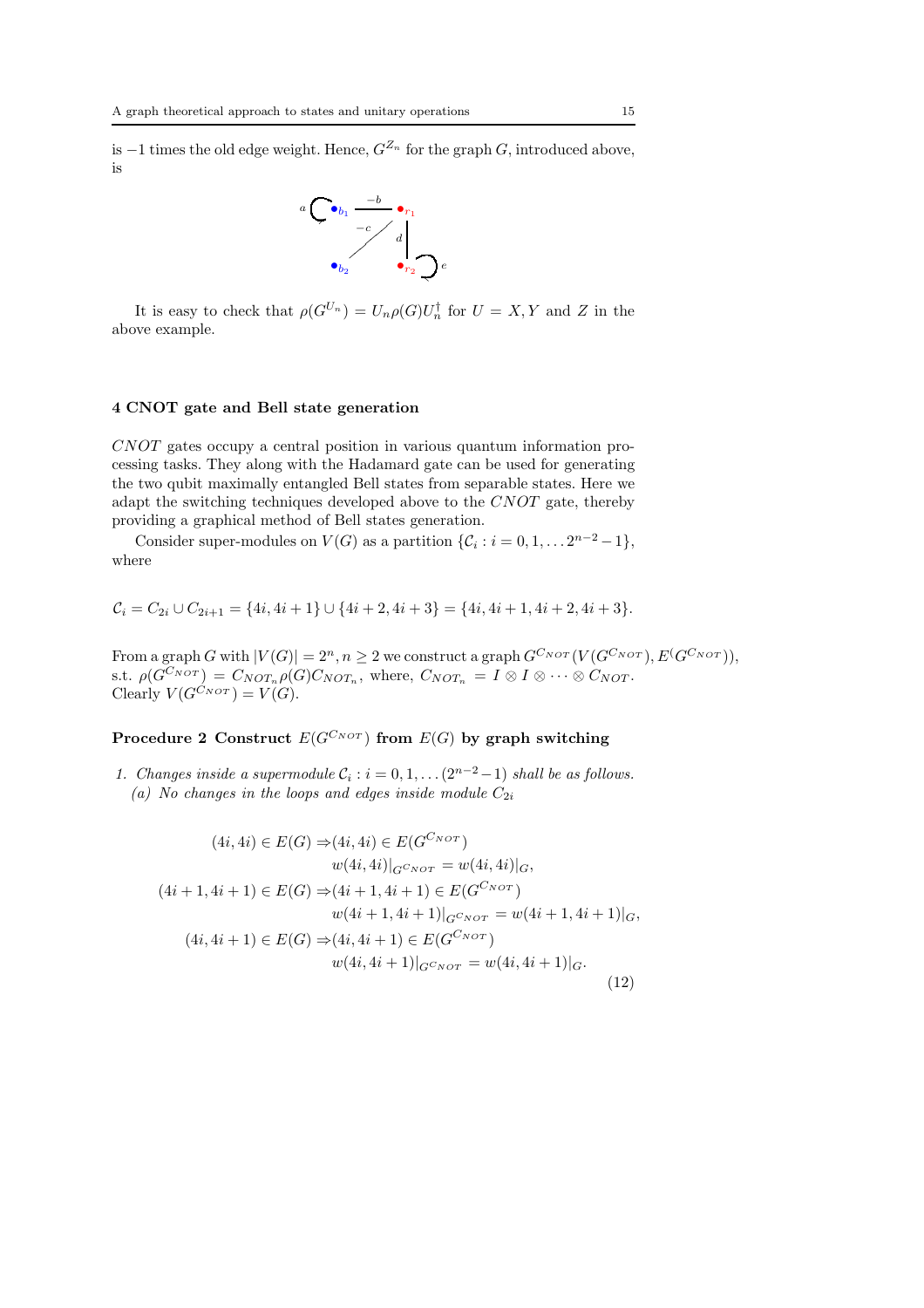(b) Do the following changes for the edges inside module  $C_{2i+1}$ .

$$
(4i + 2, 4i + 2) \in E(G) \Rightarrow (4i + 3, 4i + 3) \in E(G^{CNOT}), (4i + 2, 4i + 2) \notin E(G^{CNOT})
$$
  
\n
$$
w(4i + 3, 4i + 3)|_{G^{CNOT}} = w(4i + 2, 4i + 2)|_{G},
$$
  
\n
$$
(4i + 3, 4i + 3) \in E(G) \Rightarrow (4i + 2, 4i + 2) \in E(G^{CNOT}), (4i + 3, 4i + 3) \notin E(G^{CNOT})
$$
  
\n
$$
w(4i + 2, 4i + 2)|_{G^{CNOT}} = w(4i + 3, 4i + 3)|_{G},
$$
  
\n
$$
(4i + 2, 4i + 3) \in E(G) \Rightarrow (4i + 2, 4i + 3) \in E(G^{CNOT})
$$
  
\n
$$
w(4i + 2, 4i + 3)|_{G^{CNOT}} = w(4i + 2, 4i + 3)|_{G}.
$$
  
\n(13)

(c) Change the edges joining modules  $C_{2i}$  and  $C_{2i+1}$  of supermodule  $C_i$ .

$$
(4i, 4i + 2) \in E(G) \Rightarrow (4i, 4i + 3) \in E(G^{C_{NOT}}), (4i, 4i + 2) \notin E(G^{C_{NOT}})
$$
  
\n
$$
w(4i, 4i + 3)|_{G^{CNOT}} = w(4i, 4i + 2)|_{G},
$$
  
\n
$$
(4i, 4i + 3) \in E(G) \Rightarrow (4i, 4i + 2) \in E(G^{CNOT}), (4i, 4i + 3) \notin E(G^{CNOT})
$$
  
\n
$$
w(4i, 4i + 2)|_{G^{CNOT}} = w(4i, 4i + 3)|_{G},
$$
  
\n
$$
(4i + 1, 4i + 2) \in E(G) \Rightarrow (4i + 1, 4i + 3) \in E(G^{CNOT}), (4i + 1, 4i + 2) \notin E(G^{CNOT})
$$
  
\n
$$
w(4i + 1, 4i + 3)|_{G^{CNOT}} = w(4i + 1, 4i + 2)|_{G},
$$
  
\n
$$
(4i + 1, 4i + 3) \in E(G) \Rightarrow (4i + 1, 4i + 2) \in E(G^{CNOT}), (4i + 1, 4i + 3) \notin E(G^{CNOT})
$$
  
\n
$$
w(4i + 1, 4i + 2)|_{G^{CNOT}} = w(4i + 1, 4i + 3)|_{G}.
$$
  
\n
$$
(14)
$$

2. Changes in the edges joining different supermodules  $C_i$  and  $C_j$  for  $i, j =$  $0, 1, \ldots, (2^{n-2}-1); i \neq j$  shall be as follows.

(a) No changes in the edges joining 
$$
C_{2i} \subset C_i
$$
 and  $C_{2j} \subset C_j$ .

$$
(4i, 4j) \in E(G) \Rightarrow (4i, 4j) \in E(G^{CNOT})
$$
  
\n
$$
w(4i, 4j)|_{G^{CNOT}} = w(4i, 4j)|_G,
$$
  
\n
$$
(4i + 1, 4j + 1) \in E(G) \Rightarrow (4i + 1, 4j + 1) \in E(G^{CNOT})
$$
  
\n
$$
w(4i + 1, 4j + 1)|_{G^{CNOT}} = w(4i + 1, 4j + 1)|_G,
$$
  
\n
$$
(4i, 4j + 1) \in E(G) \Rightarrow (4i, 4j + 1) \in E(G^{CNOT})
$$
  
\n
$$
w(4i, 4j + 1)|_{G^{CNOT}} = w(4i, 4j + 1)|_G,
$$
  
\n
$$
(4i + 1, 4j) \in E(G) \Rightarrow (4i + 1, 4j) \in E(G^{CNOT})
$$
  
\n
$$
w(4i + 1, 4j)|_{G^{CNOT}} = w(4i + 1, 4j)|_G.
$$
  
\n(15)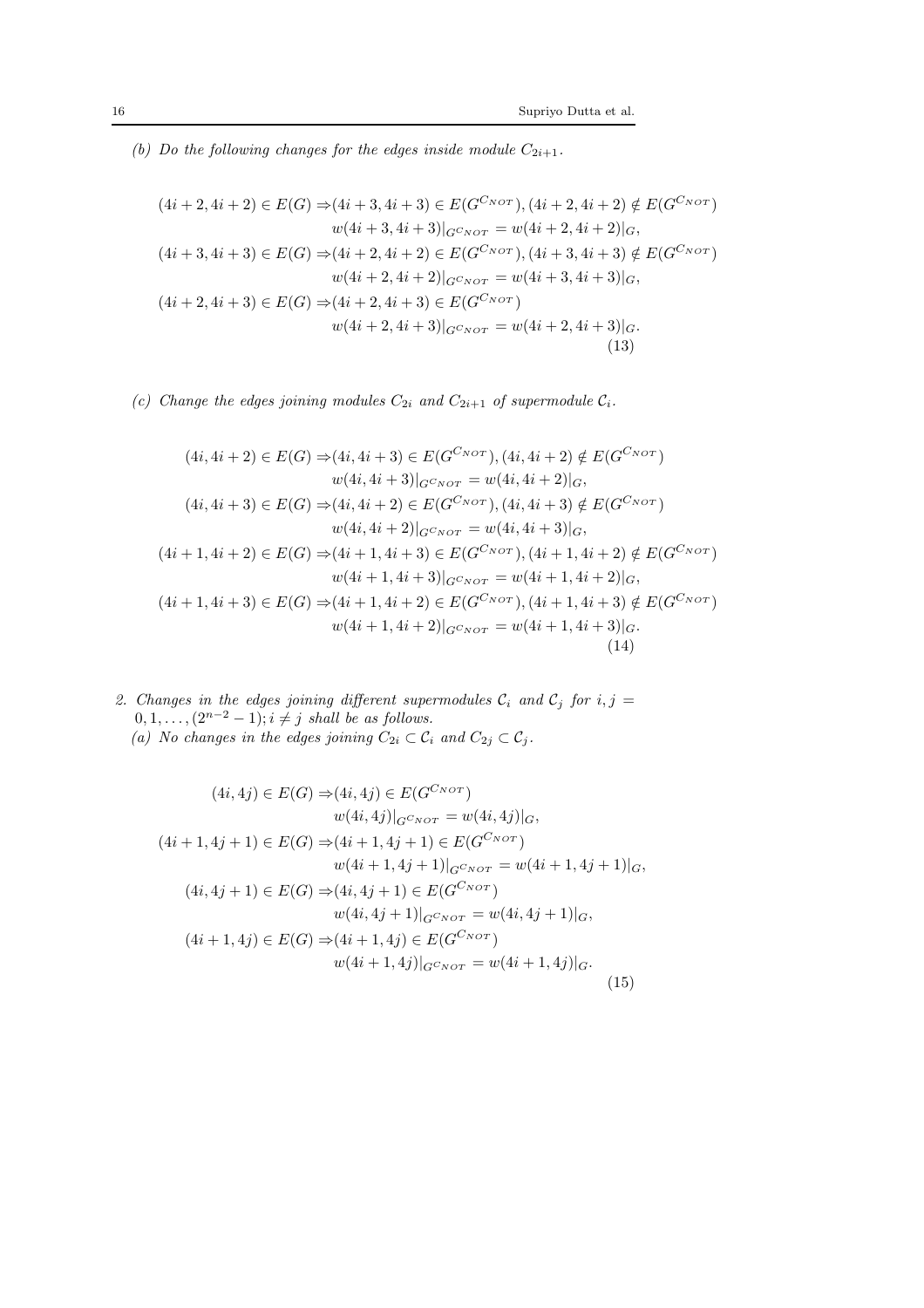(b) Change the edges joining  $C_{2i} \subset \mathcal{C}_i$  and  $C_{2j+1} \subset \mathcal{C}_j$  according to:

$$
(4i, 4j + 2) \in E(G) \Rightarrow (4i, 4j + 3) \in E(G^{C_{NOT}}), (4i, 4j + 2) \notin E(G^{C_{NOT}})
$$
  
\n
$$
w(4i, 4j + 3)|_{G^{CNOT}} = w(4i, 4j + 2)|_{G},
$$
  
\n
$$
(4i, 4j + 3) \in E(G) \Rightarrow (4i, 4j + 2) \in E(G^{CNOT}), (4i, 4j + 3) \notin E(G^{CNOT})
$$
  
\n
$$
w(4i, 4j + 2)|_{G^{CNOT}} = w(4i, 4j + 3)|_{G},
$$
  
\n
$$
(4i + 1, 4j + 2) \in E(G) \Rightarrow (4i + 1, 4j + 3) \in E(G^{CNOT}), (4i + 1, 4j + 2) \notin E(G^{CNOT})
$$
  
\n
$$
w(4i + 1, 4j + 3)|_{G^{CNOT}} = w(4i + 1, 4j + 2)|_{G},
$$
  
\n
$$
(4i + 1, 4j + 3) \in E(G) \Rightarrow (4i + 1, 4j + 2) \in E(G^{CNOT}), (4i + 1, 4j + 3) \notin E(G^{CNOT})
$$
  
\n
$$
w(4i + 1, 4j + 2)|_{G^{CNOT}} = w(4i + 1, 4j + 3)|_{G}.
$$
  
\n(16)

(c) For the edges joining  $C_{2i+1} \subset C_i$  and  $C_{2j} \subset C_j$ , the following changes need to be made:

$$
(4i + 2, 4j) \in E(G) \Rightarrow (4i + 3, 4j) \in E(G^{C_{NOT}}), (4i + 2, 4j) \notin E(G^{C_{NOT}})
$$
  
\n
$$
w(4i + 3, 4j)|_{G^{C_{NOT}}} = w(4i + 2, 4j)|_{G},
$$
  
\n
$$
(4i + 3, 4j) \in E(G) \Rightarrow (4i + 2, 4j) \in E(G^{C_{NOT}}), (4i + 3, 4j) \notin E(G^{C_{NOT}})
$$
  
\n
$$
w(4i + 2, 4j)|_{G^{C_{NOT}}} = w(4i + 3, 4j)|_{G},
$$
  
\n
$$
(4i + 2, 4j + 1) \in E(G) \Rightarrow (4i + 3, 4j + 1) \in E(G^{C_{NOT}}), (4i + 3, 4j + 1) \notin E(G^{C_{NOT}})
$$
  
\n
$$
w(4i + 3, 4j + 1)|_{G^{C_{NOT}}} = w(4i + 3, 4j + 1)|_{G},
$$
  
\n
$$
(4i + 3, 4j + 1) \in E(G) \Rightarrow (4i + 2, 4j + 1) \in E(G^{C_{NOT}}), (4i + 3, 4j + 1) \notin E(G^{C_{NOT}})
$$
  
\n
$$
w(4i + 2, 4j + 1)|_{G^{C_{NOT}}} = w(4i + 3, 4j + 1)|_{G}.
$$
  
\n(17)

(d) Change the edges joining modules  $C_{2i+1} \in \mathcal{C}_i$  and  $C_{2j+1} \in \mathcal{C}_j$ .

$$
(4i + 2, 4j + 4) \in E(G) \Rightarrow (4i + 3, 4j + 3) \in E(G^{C_{NOT}}), (4i + 2, 4j + 4) \notin E(G^{C_{NOT}})
$$
  
\n
$$
w(4i + 3, 4j + 3)|_{G^{C_{NOT}}} = w(4i + 2, 4j + 4)|_{G},
$$
  
\n
$$
(4i + 3, 4j + 3) \in E(G) \Rightarrow (4i + 2, 4j + 2) \in E(G^{C_{NOT}}), (4i + 3, 4j + 3) \notin E(G^{C_{NOT}})
$$
  
\n
$$
w(4i + 2, 4j + 2)|_{G^{C_{NOT}}} = w(4i + 3, 4j + 3)|_{G},
$$
  
\n
$$
(4i + 2, 4j + 3) \in E(G) \Rightarrow (4i + 2, 4j + 3) \in E(G^{C_{NOT}})
$$
  
\n
$$
w(4i + 2, 4j + 3)|_{G^{C_{NOT}}} = w(4i + 2, 4j + 3)|_{G},
$$
  
\n
$$
(4i + 3, 4j + 2) \in E(G) \Rightarrow (4i + 3, 4j + 2) \in E(G^{C_{NOT}})
$$
  
\n
$$
w(4i + 3, 4j + 2)|_{G^{C_{NOT}}} = w(4i + 3, 4j + 2)|_{G}.
$$
  
\n(18)

**Theorem 3**  $\rho(G^{C_{NOT}}) = C_{NOTn} \rho(G) C_{NOTn}$ .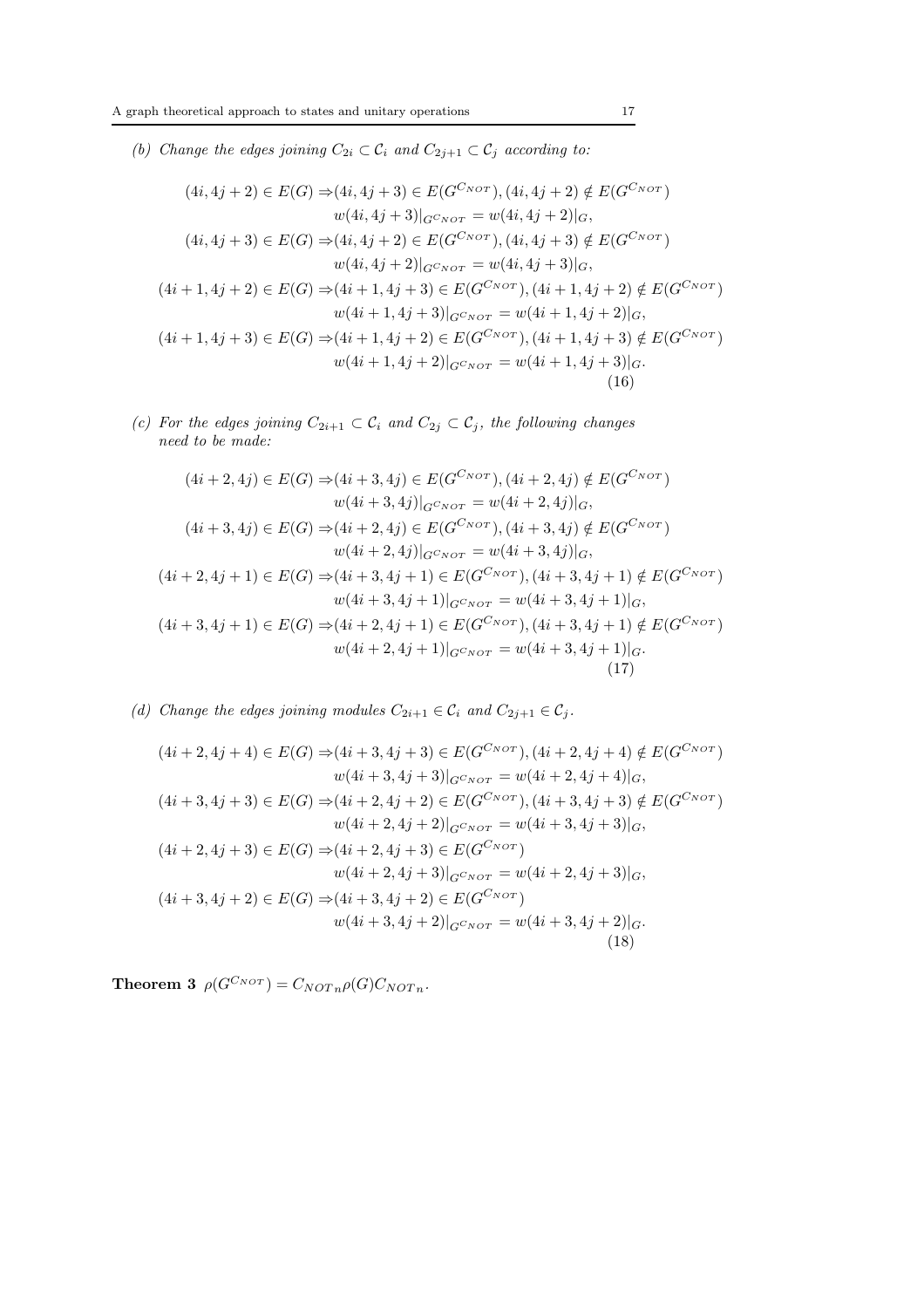Proof Proof follows from these block matrix multiplications.

$$
C_{NOT} = I \otimes I \otimes \cdots \otimes C_{NOT} = \text{diag}\{I, X, I, X \dots I, X\}
$$

$$
C_{NOT} \cdot A(G) C_{NOT} = \begin{bmatrix} IC_{0}I & IC_{0,1}X & IC_{0,2}I & IC_{0,3}X & \cdots \\ XC_{1,0}I & XC_{1}X & XC_{1,2}I & XC_{1,3}X & \cdots \\ IC_{2,0}I & IC_{2,1}X & IC_{2}I & IC_{2,3}X & \cdots \\ XC_{3,0}I & XC_{3,1}X & XC_{3,2}I & XC_{3}X & \cdots \\ \vdots & \vdots & \vdots & \vdots & \vdots \\ C_{NOT}C_{0}C_{NOT} & C_{NOT}C_{0,1}C_{NOT} & \cdots \\ C_{NOT}C_{1,0}C_{NOT} & C_{NOT}C_{1}C_{NOT} & \cdots \\ \vdots & \vdots & \vdots & \cdots \end{bmatrix}
$$

We now use graph switching techniques to depict the action of Hadamard and CNOT gates to generate Bell states from two qubit separable states. The structure of Bell states was shown earlier in [1].

We begin with initial state  $|10\rangle$ . We operate a Hadamard gate on the first qubit followed by a CNOT gate to generate Bell state as follows,

$$
|10\rangle \xrightarrow{H_1} \frac{1}{\sqrt{2}}(|00\rangle - |10\rangle) \xrightarrow{CNOT} \frac{1}{\sqrt{2}}(|00\rangle - |11\rangle).
$$

Graph, corresponding to state  $|10\rangle\langle10|$ , with vertex decomposition  $C = C_0 \cup$  $C_1 = \{0, 1\} \cup \{2, 3\},\$ is

$$
\bullet_0 \qquad \bullet_1 \qquad \bigodot_{\bullet_2}^{\frac{1}{2}} \qquad \bullet_3 \ .
$$

To apply Hadamard gate on first qubit, i.e.,  $H_1$ , we first swap vertices. The graph changes to

$$
\bullet_0 \qquad \bullet_2 \qquad \overbrace{\bullet_1}^{\tfrac{1}{2}} \qquad \bullet_3 \equiv \bullet_0 \qquad \overbrace{\bullet_1}^{\tfrac{1}{2}} \qquad \bullet_2 \qquad \bullet_3
$$

Apply  $H_2$  and get a new graph

$$
\bullet_0 \stackrel{-1}{\longrightarrow} \bullet_1 \qquad \bullet_2 \qquad \bullet_3
$$

To finish  $H_1$  we swap it again. Graph after completing Hadamard operation is

$$
\bullet_0 \xleftarrow{\phantom{aa}^{-1}} \bullet_2 \phantom{aa} \bullet_3 .
$$

Now apply CNOT operation. Following the procedure applied above, the new graph represents the state  $\frac{1}{\sqrt{2}}$  $\frac{1}{2}(|00\rangle - |11\rangle)$  [1].

$$
\bullet_0 \xrightarrow{\phantom{aa} -1\phantom{aa}} \bullet_1 \qquad \bullet_2 \qquad \bullet_3
$$

Similarly all other Bell states can be generated graph theoretically.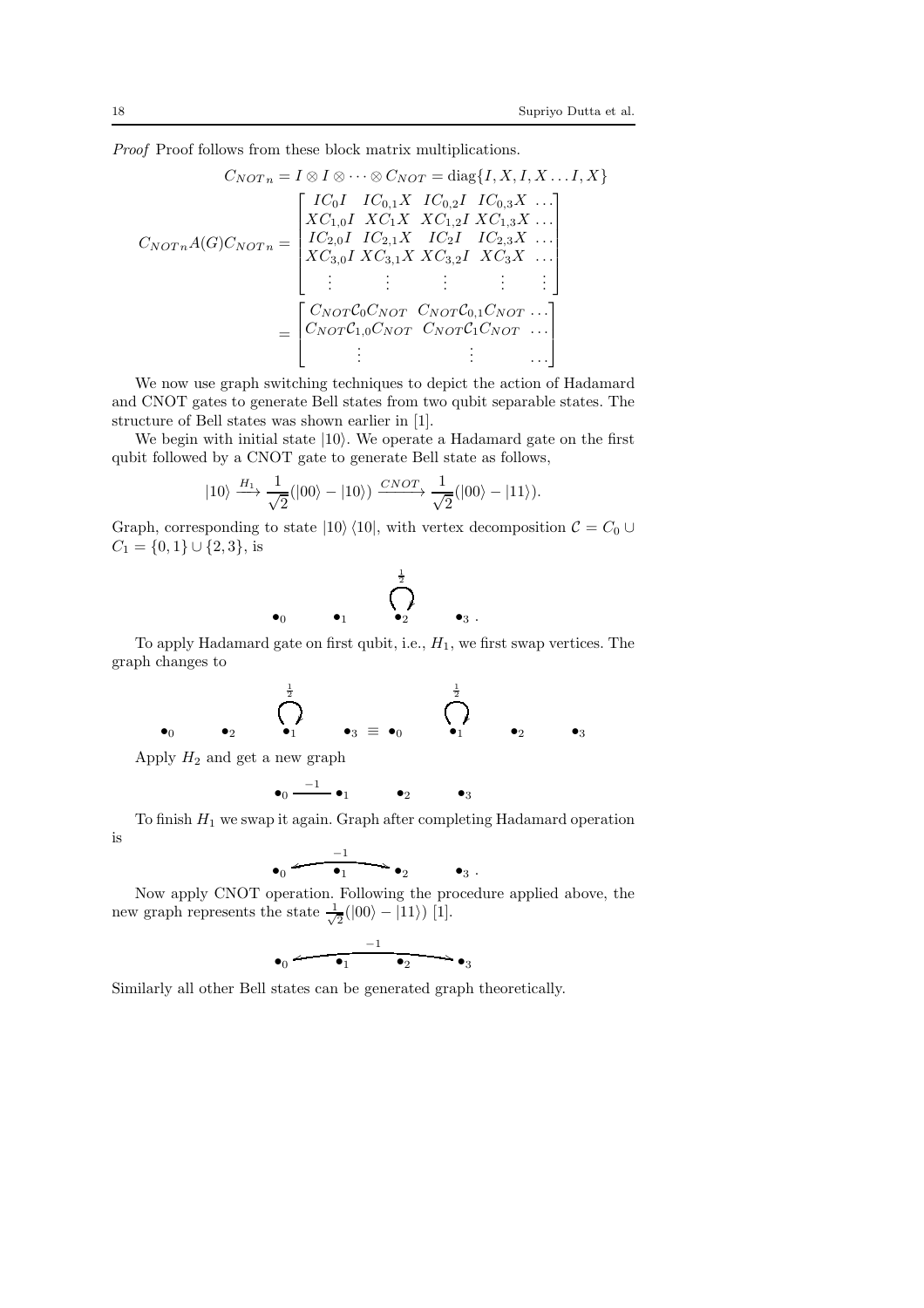### 5 Conclusion

In this work we establish a proof of principle for representing quantum states and local unitaries graph theoretically. In particular, quantum states are described by the signless Laplacian matrix of their graph representation. We work out in detail the graph switching operations that correspond to some important local unitaries on n qubits.

While this has obvious significance in quantum information processing, we think that this may have impact on foundational issues as well. Essentially, by representing quantum superposition as a weighted edge, (to give a dramatic slant) our approach geometrizes non-realism, and herein lies its appeal. The full scope of this approach and its generalization to the hypergraph formalism [21] will be discussed in future works.

This work is, hopefully, a stepping stone towards a graph theoretical understanding of issues in quantum foundations and quantum information.

### References

- 1. B. Adhikari, S. Adhikari, S. Banerjee and A. Kumar, *Laplacian matrices of weighted digraphs and graph representation of quantum states*, submitted 2015.
- 2. Albert Einstein, Boris Podolsky and Nathan Rosen, *Can quantum-mechanical description of physical reality be considered complete?*, Physical review 47, no.10(1935): P 777.
- 3. John S. Bell, *On the Einstein-Podolsky-Rosen paradox*, Physics 1, no. 3(1964), P 195- 200.
- 4. J. F. Clauser and A. Shimony, *Bell's theorem. Experimental tests and implications*, Reports on Progress in Physics 41, no.12 (1978), P 1881.
- 5. C. H. Bennett and G. Brassard, *Quantum cryptography: Public key distribution and coin tossing*, International Conference on Computers, systems and Signal Processing 1 (1984), P 175 - 179.
- 6. Charles H. Bennett *et. al*, *Teleporting an unknown quantum state via dual classical and Einstein-Podolsky-Rosen channels*, Physical review letters 70, no. 13(1993), P 1895.
- 7. W. K. Wootters, *Entanglement of formation of an arbitrary state of two qubits*, Physical Review Letters 80, no. 10(1998), P 2245.
- 8. P. Shore, *Algorithms for quantum computation: Discrete logarithms and factoring* in Proc. 35th Annual Symp. om Foundation of Computer Science, (1994) Santa Fe, IEEE Computer Society Press, P 124-134.
- 9. Lov K. Grover, *Quantum mechanics helps in searching for a needle in a haystack*, Physical review letters 79, no. 2(1997), P 325.
- 10. M. A. Nielsen and I. L. Chuang, *Quantum Computation and Quantum Information*, (Cambridge University Press, N. Dellhi (2008)).
- 11. M. Brune, *et.al.*, *Observing the progressive decoherence of the meter in a quantum measurement*, Physical Review Letters 77, no.24(1996), P 4887.
- 12. Q. A. Turchette, *et al.*, *Decoherence and decay of motional quantum states of a trapped atom coupled to engineered reservoirs*, Physical Review A 62, no. 5(2000), P 053807.
- 13. A. Barenco, *et al.*, *Elementary gates for quantum computation*, Physical Review A 52, no. 5(1995), P 3457.
- 14. Braunstein, Samuel L., Sibasish Ghosh, and Simone Severini. "The Laplacian of a graph as a density matrix: a basic combinatorial approach to separability of mixed states." Annals of Combinatorics 10, (2006): 291-317.
- 15. Wu, Chai Wah. "Conditions for separability in generalized Laplacian matrices and diagonally dominant matrices as density matrices." Physics Letters A 351, (2006): 18-22.